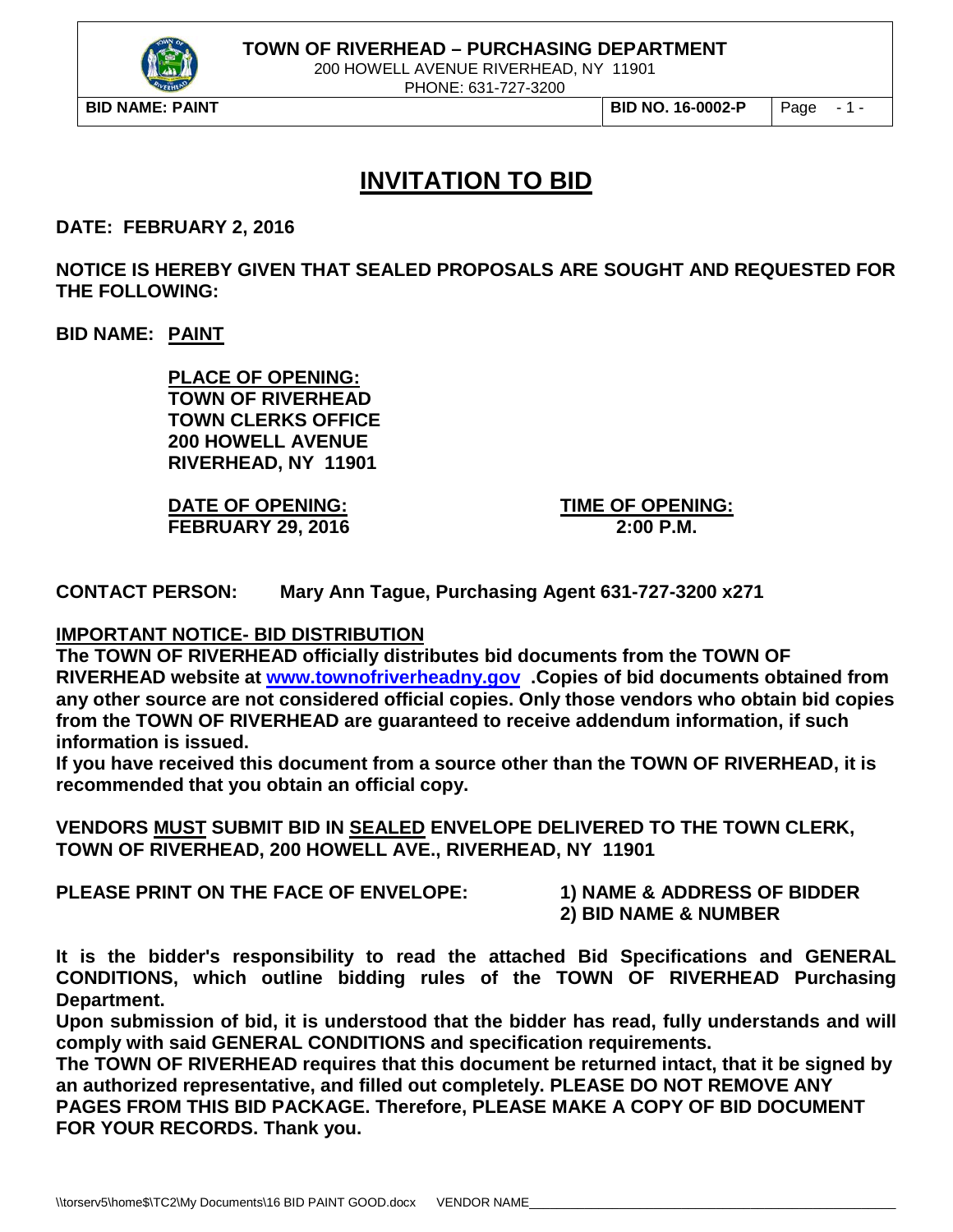

200 HOWELL AVENUE RIVERHEAD, NY 11901

PHONE: 631-727-3200

**BID NAME: PAINT BID NO. 16-0002-P** Page - 2 -

#### **GENERAL CONDITIONS BIDS**

1. All proposals shall be made upon forms furnished by accessing the Town of Riverhead website at www.townofriverheadny.gov and shall be contained in sealed envelopes addressed to the TOWN CLERK; TOWN OF RIVERHEAD 200 HOWELL AVENUE, RIVERHEAD, NY 11901.

2. Form of proposal as issued by the Town Purchasing Agent shall be completely filled in, in black ink or typed on original bid form. No photocopies will be accepted. No bid will be accepted which contains any changes, additions, omissions or erasures, unless otherwise stated.

3. Bidder must submit with bid detailed specifications, circulars and all necessary data on items he proposes to furnish. This information must show clearly that the item offered meets all detailed specifications herein. The Town Board reserves the right to reject any bid if its compliance with the specifications is not clearly evident. If item offered differs from the provisions contained in these specifications such differences must be explained in detail, and bid will receive careful consideration if such deviations do not depart from the intent of these specifications and are to the best interests of the TOWN OF RIVERHEAD as interpreted by the Purchasing Agent of the TOWN OF RIVERHEAD.

4. All prices quoted must be "per unit" as specified; e.g., do not quote "per case" when "per dozen" is requested; otherwise, bid may be rejected.

5. Bidder must insert the price per unit and the extensions against each item in this bid. In the event of a discrepancy between the unit price and the extension, the unit price will govern. Prices shall be extended in decimals, not fractions. If a price is written in numbers and alpha - the alpha will govern.

6. The prices submitted shall be exclusive of Federal and State taxes and must not include any tax for which the bidder may claim exemption because of doing business with the Town.

7. Prices shall be net, including transportation and delivery charges fully prepaid by the successful bidder to destination indicated in the proposal. If award is made on any other basis, transportation charges must be prepaid by the successful bidder and added to the invoice as a separate item. In any case, title shall not pass until items have been delivered and accepted by the Town.

8. The Town reserves the right to award in whole or in part based on the lowest responsible bid or best value notwithstanding above, the Town may make purchases or enter into contracts pursuant to General Municipal Law 103 (16). In addition the Town reserves the right to award this bid or purchase and/or retain services so forth in this bid pursuant to the provisions of SML 103(16) at any time, including but not limited to, post award to a responsive bidder.

9. Where a bidder is requested to submit a bid on individual items and/or on a total sum or sums, the right is reserved to award bids on individual items or on total sums.

10. The Town reserves the right to reject and all bids received after the time stated for the opening in the Notice to Bidders may not be considered and will be returned unopened to the bidder. The bidder assumes the risk of any delay in the mail or in the handling of the mail by employees of the Town. Whether sent by mail or by means of personal delivery, the bidder assumes responsibility for having his bid deposited on time at the place specified.

11. In all specifications, the words "or equal" are understood after each article giving manufacturer's name or catalog reference, or on any patented article. The decision of the Purchasing Agent as to whether an alternate or substitution is in fact "equal" shall be final. If bidding on items other than those specified, bidder must in every instance give the trade designation of the article, manufacturer's name, and detailed specifications of item he proposes to furnish, otherwise, bid will be construed as submitted on the identical item as specified.

12. The submission of a bid will be construed to mean that the bidder is fully informed as to the extent and character of the supplies, material, or equipment required and a representation that the bidder can furnish the supplies, materials, or equipment satisfactorily in complete compliance with the specifications.

13. If two or more bidders submit identical bids as to price, the decision of the Town Board to award a contract to one of such identical bidders shall be final. (General Municipal Law, Sec. 103. sub. 1)

14. It is the responsibility of the bidder to offer a product that meets the specifications of the manufacturer model as listed. The bidder must submit with his bid detailed specifications, circulars and all necessary data on the commodity to be furnished. If the commodity offered differs from the provisions listed, such differences must be explained in detail. Failure to submit any of the above data may result in rejection of the bid. The Town, however, reserves the right to request any additional information deemed necessary for the proper evaluation of bids.

15. See attached insurance requirements.

Liability, workers compensation and disability coverage statements are required of all bidders. Automobile coverage is required from those who provide delivery. Bidders who use common carriers for delivery do not need automobile coverage statements.

16. In the event satisfactory bids are not received, the Town Board reserves the right to consider alternative proposals containing deviations from Town specifications. Bidders shall explain in detail where such alternatives deviate from or qualify the terms of the proposal and specifications as issued.

17. Bidder must fill in all applicable spaces on bid form. All lines must have an indication of bidder's response whether it be "o", "N/A", "--", or a dollar figure. All lines must be filled in to indicate bidder's acknowledgment of the request.

Bids that do not have all applicable lines filled in on bid sheet may be disqualified as a non-responsive bid. We cannot assume there is "no charge" when lines are left empty.

18. The following two items will automatically render a bid unacceptable to the TOWN OF RIVERHEAD:

a. Failure to sign bid proposal page.

b. Failure to include necessary bid deposit (as required).

It shall be fully understood that any deviations from the inclusion of the above items will be grounds to see the bid as non-compliant and will not be considered for award.

19. Faxed bids will not be accepted.

20. The Town reserves the right to purchase items included in these specifications on New York State or Suffolk County Contracts, when available.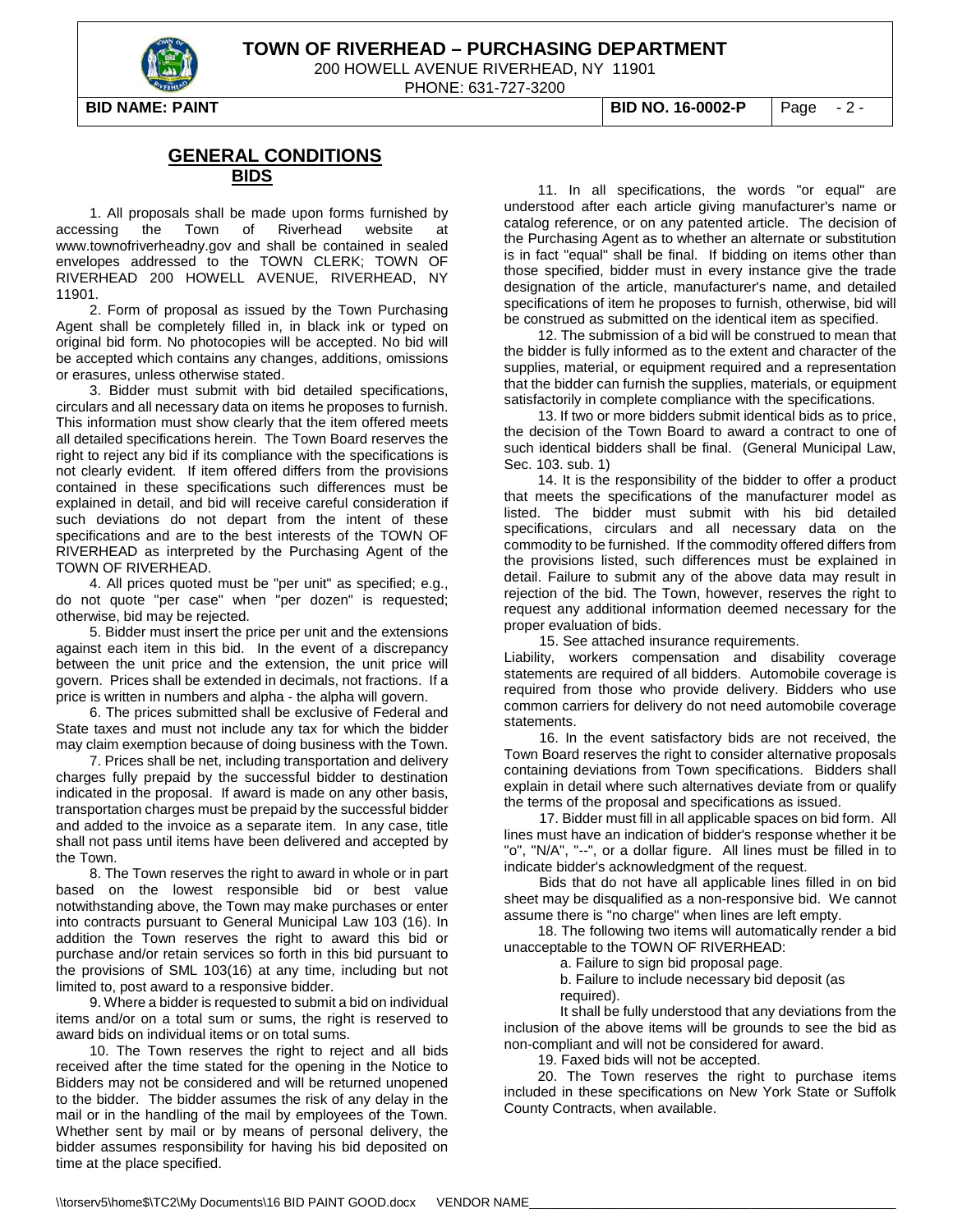

200 HOWELL AVENUE RIVERHEAD, NY 11901

PHONE: 631-727-3200

#### **SAMPLES**

21. Samples, when required, must be submitted strictly in accordance with instructions, otherwise, bid may not be considered. If samples are requested subsequent to bid opening, they shall be delivered within ten (10) days of the request, or as directed, for bid to have consideration. Samples must be furnished free of charge and must be accompanied by descriptive memorandum invoices indicating if the bidder desires their return and specifying the address to which they are to be returned provided they have not been used or made useless by tests. Award samples may be held for comparison with deliveries. The Town will not be responsible for any samples destroyed or mutilated by examination or testing. Samples shall be removed by the bidder at his expense. Samples not removed within fifteen (15) days after written notice to the bidder will be regarded as abandoned and the Town shall have the right to dispose of them as its own property.

22. All window envelopes/mailers must conform to current U.S. Postal regulations. It is the responsibility of the supplier to be familiar and adhere to these regulations.

#### **AWARD**

23. The Town Board reserves the right to reject any and all bids not deemed for the best interest of the Town and to reject as informal such bids, as in their opinion, are incomplete, conditional, obscure, or which contain irregularities of any kind including unbalanced bids. By an unbalanced bid, it is meant one in which the amount bid for one or more separate items is substantially out of line with the current market prices for the materials and/or work covered thereby.

24. The Town Board reserves the right to waive any informality or to reject any or all bids.

25. Awards will be made to the lowest responsive, responsible bidder, as will best promote the public interest, taking into consideration the reliability of the bidder, the quality of the materials, equipment, or supplies to be furnished, their conformity with the specifications, the purposes for which required, and the terms of delivery.

26. No contract hereunder shall, either in whole or in part, be assigned, transferred, conveyed, sublet or otherwise disposed of to any other person, company or corporation unless approval is first obtained in writing from the Town Purchasing Agent.

27. Should the successful bidder fail to meet a delivery date required by the specifications, the Town Purchasing Agent may, at her discretion, cancel the order and select another bidder, source or purchase contract pursuant to General Municipal Law 103 (16). In addition, the Town may terminate the contract. In such event, the Town will assume no responsibility for any expense or loss to the successful bidder because of such cancellation or termination.

28. Should any material or equipment delivered fail to meet the specifications, the Purchasing Agent may, at her discretion require the vendor to replace the same with material or equipment which does meet the specifications and, at the vendor's expense, to remove the rejected material or equipment from wherever delivered or stored and in the event that such

**BID NAME: PAINT BID NO. 16-0002-P** Page - 3 -

proper replacement and removal is not made by the vendor within 30 days, to cancel the order and terminate the contract, in which event the Town will assume no responsibility for any expense or loss to the vendor because of such cancellation or termination.

29. If the successful bidder fails to deliver within the time specified, or within reasonable time as interpreted by the Town, or fails to make replacement of rejected articles, when so requested, immediately or as directed by the Town, the Town may purchase from other sources to take the place of the item rejected or not delivered. The Town reserves the right to authorize immediate purchase from other sources against rejections on any contract when necessary. On all such purchases the successful bidder agrees to reimburse the Town promptly for excess costs occasioned by such purchases. Should the cost be less, the successful bidder shall have no claim to the difference. Such purchases will be deducted from contract quantity.

30. A contract may be canceled at the successful bidder's expense upon non-performance or poor performance of contract on ten-calendar day's written notice to the successful bidder.

31. Payments cannot be processed by Town facilities until contract items have been delivered in satisfactory condition and the contractor has submitted a properly completed Invoice to the ordering agency.

32. Extension of Prices - Political subdivisions and districts and others authorized by law including certain non-profit postsecondary, secondary, and elementary educational institutions may participate in contracts resulting from this bid. Upon request, non-town agencies must furnish contractor(s) with the proper tax exemption certificate.

33. It should be noted that the extension of this contract to certain political subdivision and non-public elementary and secondary schools may cause the estimated quantities to vary considerably. However, the contractor must furnish all quantities actually ordered.

34. The TOWN OF RIVERHEAD may require the successful bidder to confirm in writing, within ten days of the Town's request, that said bidder will perform the contract in accordance with its bid. The failure of the bidder to so confirm may result in the cancellation of the contract by the Town in its sole discretion.

35. Any errors in the bid award, which are the fault of the Town, must be forwarded, in writing, to the TOWN OF RIVERHEAD Purchasing Department within five (5) working days of the notification of award. No corrections will be made beyond that date. If errors on the part of the Town are discovered too late to be corrected we will issue a "no award" on those affected items and rebid or quote at a later date.

36. If a successful vendor back orders or delays deliveries the TOWN OF RIVERHEAD reserves the right to rescind their award and to disqualify them from future bidding.

37. Any and all awards resulting from this bid shall be final and shall be for the complete term of the contract. No rescinding of awards will be made because of bidder error or inability to supply them.

38. Title shall not pass until items have been delivered to the Town and accepted by the requesting Department.

39. Executory Clause. It is understood by the parties that this agreement shall be executory only to the extent of the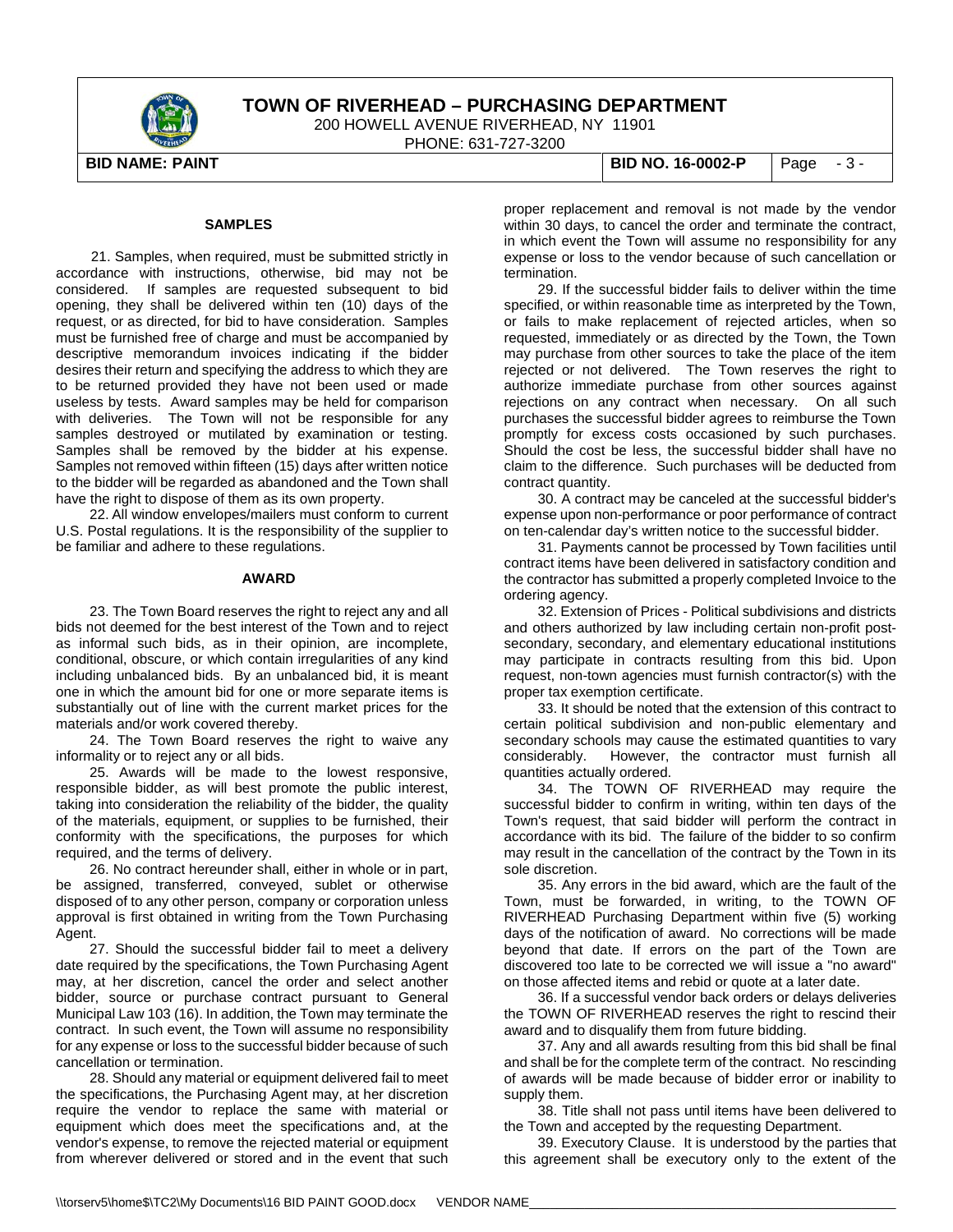

200 HOWELL AVENUE RIVERHEAD, NY 11901

PHONE: 631-727-3200

**BID NAME: PAINT BID NO. 16-0002-P** Page - 4 -

monies available to the TOWN OF RIVERHEAD and appropriated therefore, and no liability on account thereof shall be incurred by the Town beyond the monies available and appropriated for the purpose thereof.

40. The TOWN OF RIVERHEAD reserves the right to extend the term of this contract for any length of time up to one year beyond the time herein specified as the expiration date of this contract at identical terms and conditions. Written notice will be given to the contractor.

41. The TOWN OF RIVERHEAD reserves the right to cancel this contract on 30 days written notice to the contractor(s).

#### **DELIVERY**

42. Delivery must be made in accordance with the instructions to bidders and specifications. If delivery instructions do not appear on order, it will be interpreted to mean prompt delivery. The decision of the Purchasing Agent as to reasonable compliance with delivery terms shall be final.

 43. The Town must be notified twenty-four (24) hours in advance of delivery. The Town reserves the right to deny acceptance of delivery if this notice is not given, at no cost to the Town.

44. The Purchasing Agent will not accept any deliveries on Saturdays, Sundays or legal holidays, except commodities required for daily consumption or where the delivery is for an emergency.

45. Items shall be securely and properly packed for shipment, storage and stocking in shipping containers and according to accept commercial practice, without extra charge for packing cases, baling, or sacks.

46. The successful bidder shall be responsible for delivery of items in good condition at point of destination. He shall file with the carrier all claims for breakage, imperfections, and other losses, which will be deducted from invoices. The Receiving Department will note for the benefit of successful bidder when packages are not received in good condition. Carton shall be labeled with purchase order or contract number, successful bidder's name and general statement of contents. Failure to comply with this condition shall be considered sufficient reason for refusal to accept the goods.

47. Unless otherwise stated in the specifications, all items must be delivered into and placed at a point within the building as directed by the shipping instructions or the Purchasing Agent. The successful bidder will be required to furnish proof of delivery in every instance.

48. Unloading and placing of equipment and furniture is the responsibility of the successful bidder, and the Town accepts no responsibility for unloading and placing of equipment. Any costs incurred due to the failure of the successful bidder to comply with this requirement will be charged to him. No help for unloading will be provided by the Town, and suppliers should notify their truckers accordingly.

49. All deliveries shall be accompanied by delivery tickets or packing slips. Ticket shall contain the following information for each item delivered:

Contract Number and/or Purchase Order Number Name of Article Item Number (if applicable)

**Quantity** 

Name of the Successful Bidder

 50. Successful bidder may be requested to acknowledge, in writing, receipt of order.

 51. No items are to be shipped or delivered until receipt of an official purchase order from the TOWN OF RIVERHEAD Purchasing Department.

#### **INSTALLATION OF EQUIPMENT**

 52. The successful bidder shall clean up and remove all debris and rubbish resulting from his work from time to time as required or directed. Upon completion of the work, the premises shall be left in a neat, unobstructed condition, and the buildings broom cleaned, and everything in perfect repair or order. Old materials are the property of the successful bidder unless otherwise specified.

 53. Equipment, supplies, and materials shall be stored at the site only on the approval of the Purchasing Agent and at the successful bidder's risk. In general, such on-site storage should be avoided to prevent possible damage or loss of the material.

 54. Work shall be progressed so as to cause the least inconvenience to the Town and with proper consideration for the rights of the other successful bidders or workmen. The successful bidder shall keep in touch with the entire operation and install his work promptly.

 55. Bidders shall acquaint themselves with conditions to be found at the site and shall assume all responsibility for placing and installing the equipment in the locations required.

 56. Equipment for trade-in shall be dismantled by the successful bidder and removed at his expense. The condition of the trade-in equipment at the time it is turned over to the successful bidder shall be the same as covered in the specifications, except as affected by normal wear and tear from use up to the time of trade-in. All equipment is represented simply "as is". Equipment is available for inspection only at the delivery point unless otherwise specified.

#### **GUARANTEES BY THE SUCCESSFUL BIDDER**

57. The successful bidder guarantees:

(a) His products against defective material or workmanship and to repair or replace any damages or marring occasioned in transit.

(b) To furnish adequate protection from damage for all work and repair damages of any kind for which he or his workmen are responsible, to the building or equipment, to his own work, or to the work of other successful bidders.

(c) To carry adequate insurance to protect the Town from loss in case of accident, fire, theft, etc.

(d) That all deliveries will be equal to the accepted bid sample.

(e) That the equipment delivered is standard, new, latest model of regular stock product or as required by the specifications; also that no attachment or part has been substituted or applied contrary to manufacturer's recommendations and standard practice. Every unit delivered must be guaranteed against faulty material and workmanship for a period of at least one year from date of delivery. If during this period such faults develop, the successful bidder agrees to replace the unit or the part affected without cost to the Town. Any merchandise provided under the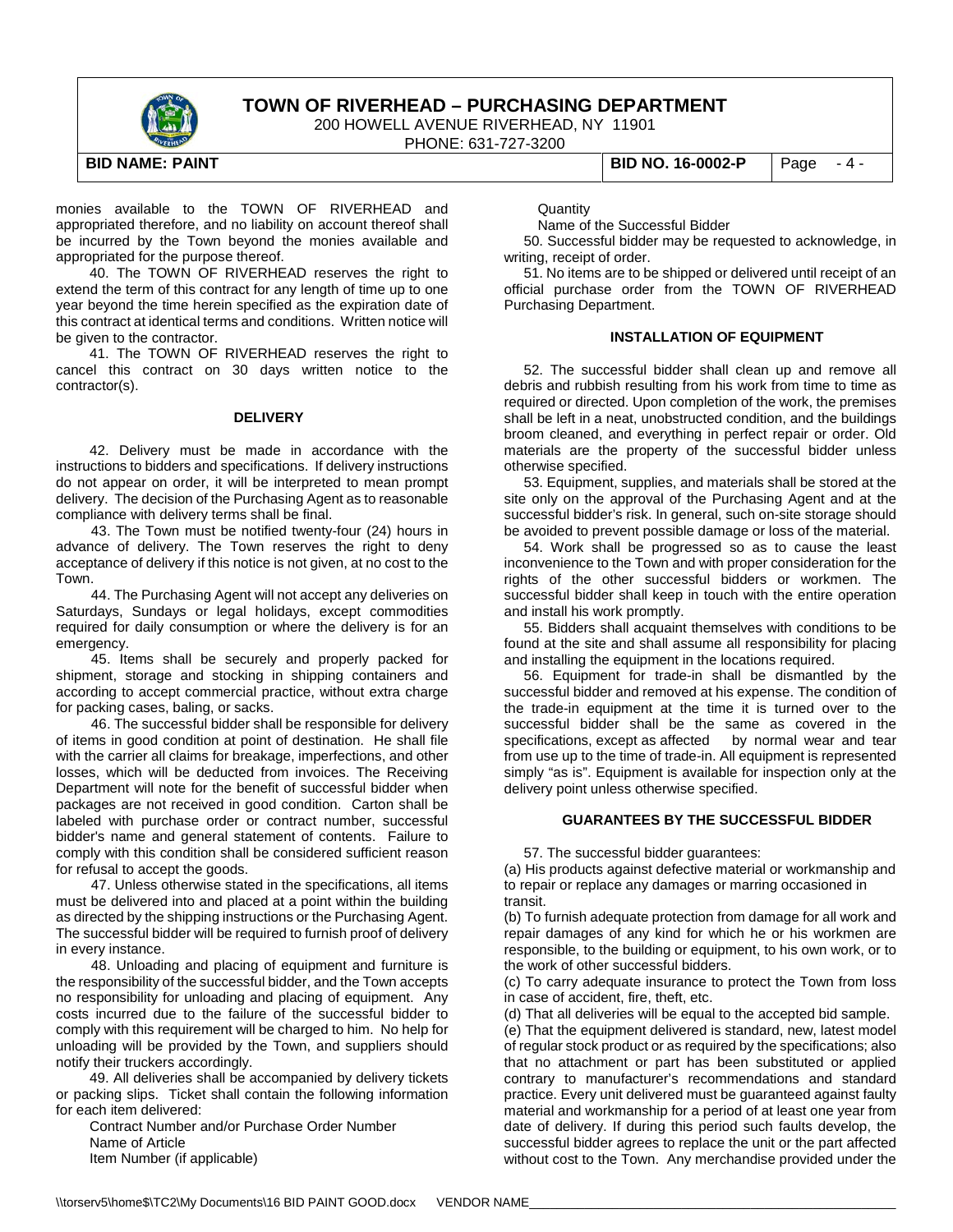

200 HOWELL AVENUE RIVERHEAD, NY 11901

PHONE: 631-727-3200

contract, which is or becomes defective during the guarantee-period shall be replaced by the successful bidder free of charge with the specific understanding that all replacements shall carry the same guarantee as the original equipment. The successful bidder shall make any such replacement immediately upon receiving notice from the Town.

#### **SAVING CLAUSE**

58. The successful bidder shall not be held responsible for any losses resulting if the fulfillment of the terms of the contract shall be delayed or prevented by wars, acts of public enemies, strikes, fires, floods, acts of God, or for any other acts not within the control of the successful bidder and which by the exercise of reasonable diligence he is unable to prevent.

#### **GOVERNING LAWS & RULES**

59. Section 167b of the State Finance Law prohibits the purchase of tropical hardwood products. Any bid which included products containing tropical hardwoods shall be deemed non-responsive. Exceptions shall be from an approved source or sole source where no approved equal is available. Section 167b shall apply.

60. The Contractor shall comply with all the provisions of the laws of the TOWN OF RIVERHEAD, the State of New York and of the United States of America which affect municipalities and municipal contracts, and more particularly the Labor Law, the General Municipal Law, the Workmen's Compensation Law, the Lien Law, Personal Property Law, State Unemployment Insurance Law, Federal Social Security Law, State, Local and Municipal Health Law, Rules and Regulations, and any and all regulations promulgated by the State of New York and of amendments and additions thereto, insofar as the same shall be applicable to any contract awarded hereunder with the same force and effect as if set forth at length herein. The bidder's special attention is called to those laws which are set forth below:

61. Section 103-d of the General Municipal Law of the State of New York which reads as follows:

1. Every bid or proposal hereafter made to a political subdivision of the state or any public department, agency or official thereof where competitive bidding is required by statute, rule, regulation or local law, for work or services performed or to be performed or goods sold or to be sold, shall contain the following statement subscribed by the bidder and affirmed by such bidder as true under the penalties of perjury; Non-collusive bidding certification.

> (a)By submission of this bid, each bidder and each person signing on behalf of any bidder certifies, and in the case of a joint bid each party thereto certifies as to its own organization, under penalty of perjury, that to the best of knowledge and belief;

(1) The prices in this bid have been arrived at independently without collusion, consultation, communication, or agreement for the purpose of restricting competition, as to any matter relating to such prices with any other bidder with any competitor;

**BID NAME: PAINT BID NO. 16-0002-P** Page - 5 -

(2)Unless otherwise required by law, the prices which have been quoted in this bid have not been knowingly disclosed by the bidder and will not knowingly be disclosed by the bidder prior to opening, directly or indirectly, to any other bidder or to any competitor, and

(3)No attempt has been made or will be made by the bidder to induce any other person, partnership or corporation to submit or not to submit a bid for the purpose of restricting competition.

(b) A bid shall not be considered for award nor shall any award be made where (a) (1) (2) and (3) above have not been complied with; provided however, that if in any case the bidder cannot make the foregoing certification, the bidder shall so state and shall furnish with the bid a signed statement which sets forth in detail the reasons therefor. Where (a) (1) (2) and (3) above have not been complied with, the bid shall not be considered for award nor shall any award be made unless the head of the purchasing unit of the political subdivision, public department, agency or official thereof which the bid is made, or his designee, determines that such disclosure was not made for the purpose of restricting competition.

2. The fact that a bidder

(a) Has published price lists, rates or tariffs covering items being procured,

(b) Has informed prospective customers of proposed or pending publication of new or revised price lists for such items, or

(c) Has sold the same items to other customers at the same prices being bid, does not constitute, without more, a disclosure within the meaning of sub-paragraph one (a).

3. Any bid hereafter made to any political subdivision of the state or any public department, agency or official thereof by a corporate bidder for work or services performed or to be performed or goods sold or to be sold, where competitive bidding is required by statute, rule, regulation, or local law, and where such bid contains the certification referred to in subdivision one of this section, shall be deemed to have been authorized by the Town Board of the bidder, and such authorization shall be deemed to include the signing and submission of the bid and the inclusion therein of the certificate as to non-collusion as the act and deed of the corporation.

 62. All regularly manufactured stock electrical items must bear the label of the Underwriters' Laboratories, Inc.

 63. Bids on equipment must be on standard new equipment of latest model and in current production, unless otherwise specified. All supplies, equipment, vehicles and materials must meet the provisions of the New York State Public Employee Safety and Health Act of 1980.

 64. The form of non-collusion bidding certification following the form of proposal must be executed by the bidder and submitted with the proposal. Bidders must complete the attached TOWN OF RIVERHEAD forms, which include Information Sheet and Vendor Reference Sheet. These forms must be submitted with the proposal.

 65. The contract will be governed by New York law without regard to the law of the contracts of law; and will be deemed to be made in New York. Vendor and town agree to jurisdiction in New York courts and venue in State and Federal courts located in Suffolk County, New York.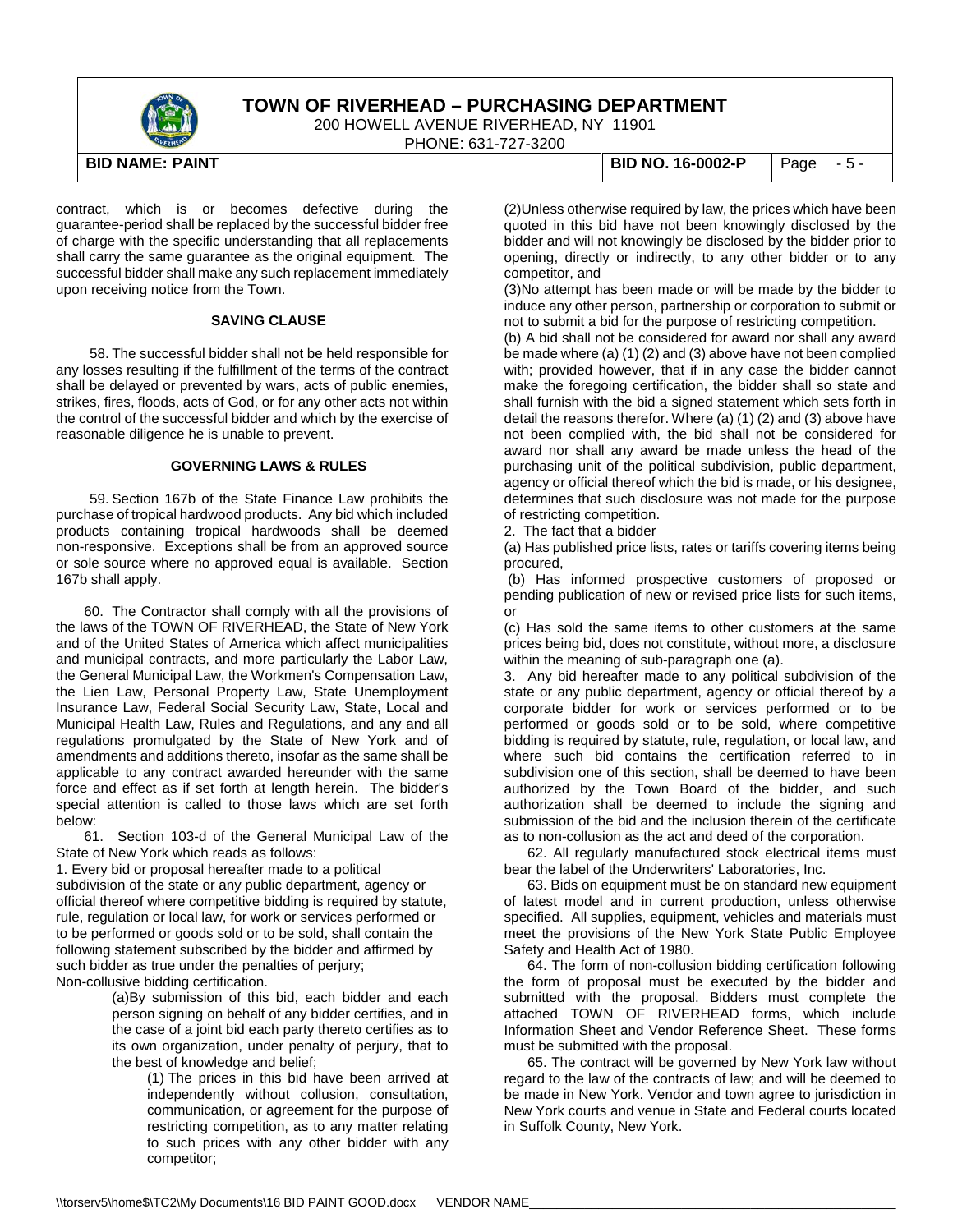

200 HOWELL AVENUE RIVERHEAD, NY 11901

PHONE: 631-727-3200

**BID NAME: PAINT BID NO. 16-0002-P** Page - 6 -

#### **ADDENDA AND INTERPRETATIONS**

 66. No verbal interpretation of the intent of any of the specifications or other Contract Documents will be made before receipt of bids. Requests for interpretations prior to receipt of bids must be presented, in writing, to the Purchasing Agent, TOWN OF RIVERHEAD 200 HOWELL AVENUE, RIVERHEAD, NY 11901, , and to be given consideration must be received by the Purchasing Agent at least five (5) business days prior to the date set for the opening of bids.

 67. Any interpretation, and any additional information or instruction will, if issued, be in the form of a written Addenda sent to all holders of Contract Documents at the addresses furnished therefor, at least two (2) days prior to date set for the opening of bids.

 68. Failure of any bidder to receive any Addenda shall not relieve such bidder from any obligation under this bid as submitted. All Addenda so issued shall become a part of the Contract Documents.

#### **QUALIFICATIONS OF BIDDERS**

 69. The Town reserves the right to make such investigation as it may deem necessary or advisable to determine any bidder's ability to do the work, and the bidder shall furnish to the Town, on request, all data and information pertinent thereto. The Town reserves the right to reject any bid if such investigation fails to satisfy the Town that the bidder is fully qualified to do the work. Financial instability of a bidder may be cause for non-award.

 70. Conditional bids will be considered informal and will be rejected.

#### **EXCEPTIONS TO GENERAL CONDITIONS**

 71. All of the above statements shall hold true to all bids unless superseded by specific information included in the General Specifications or Product Specifications in the bid document.

#### **NON-DISCRIMINATION**

 72. The bidder agrees to comply with the TOWN OF RIVERHEAD Non-Discrimination Policy. There shall be no discrimination because of race, creed, color, national origin, ancestry, age, sex, physical appearance, marital status, disability, arrest or conviction record, political belief, or sexual orientation in the employment of persons for work under this contract, whether performed by the Contractor or any subcontractor. Neither shall the Contractor or subcontractor or any person acting on behalf of the Contractor or subcontractor discriminate in any manner against or intimidate any employee hired for the performance of work under this contract on account of the items listed herein.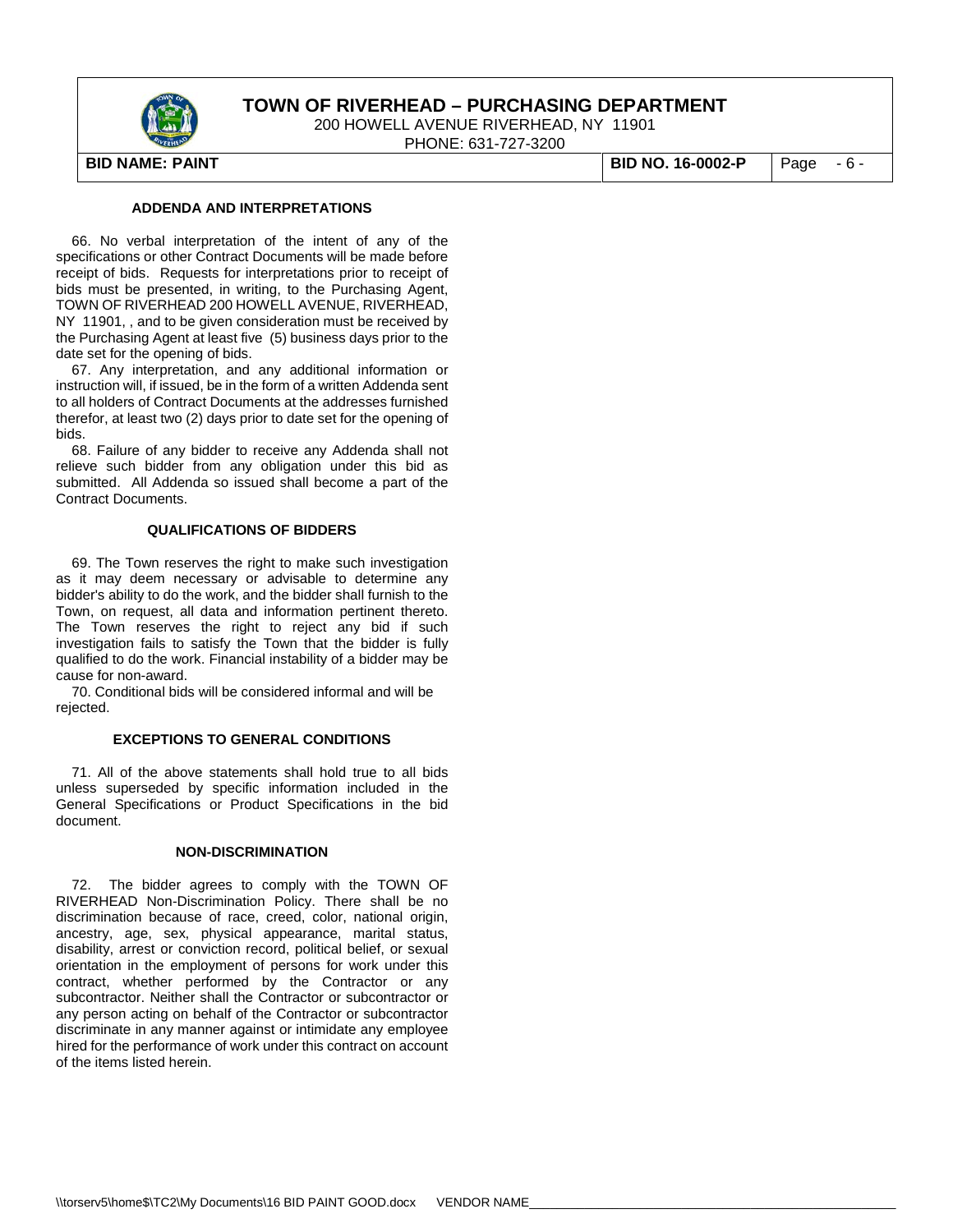200 HOWELL AVENUE RIVERHEAD, NY 11901,

PHONE: 631-727-3200

**BID NAME: PAINT BID NO. 16-002-P** Page - 7 -

# **STANDARD INSURANCE REQUIREMENTS**

(For all contracts **EXCEPT** blasting, hazardous waste, bridges, and other specialties)

## **TOWN OF RIVERHEAD CONTRACT INSURANCE REQUIREMENTS**

**\*\*Contractor/vendor shall not commence work under this contract until all insurance required under this contract has been obtained, and such insurance has been approved by the TOWN OF RIVERHEAD.\*\***

**INSURANCE IDENTIFICATION**: **THE BID NUMBER IS TO APPEAR ON ALL INSURANCE CERTIFICATES.**

**INDEPENDENT CONTRACTOR**: The CORPORATION/CONTRACTOR/AGENCY/CONSULTANT, is an independent contractor and covenants and agrees that it, its agents, servants and/or employees will neither hold itself/themselves out as, nor claim to be an employee, servant or agent of the TOWN OF RIVERHEAD, and that it, its agents and employees will not make claim, demand or application to or for any right or privilege applicable to an officer or employee of the TOWN OF RIVERHEAD including, but not limited to Worker's Compensation coverage, Unemployment Insurance benefits, Social Security coverage or retirement membership or credit.

**INSURANCE:** Contractor/vendor shall not commence work under this contract until he has obtained all insurance required under the following paragraphs, and the TOWN OF RIVERHEAD has approved such insurance.

**WORKERS' COMPENSATION:** Contractor/vendor shall take out and maintain during the life of this contract, such insurance as will protect both the owner and the contractor from claims under worker's compensation acts and amendments thereto and from any other claims for property damage and for personal injury including death, which may arise from operations under this contract, whether such operations by contractor or by any other party directly or indirectly employed by the contractor. Copy of Certificate shall be provided to the TOWN OF RIVERHEAD. If **Vendor/Contractor** is not required to carry such insurance, **Vendor/Contractor** must submit form WC/DB-100, attesting to the fact that it is not required to do so.

**WORKERS' COMPENSION REQUIREMENTS:** To assist the State and municipal entities in enforcing WCL section 57, VENDORS seeking to enter into contracts with municipalities MUST provide ONE of the following forms to the government entity entering into a contract:

- **IF VENDOR IS REQUIRED TO CARRY COVERAGE & HAS AN OUTSIDE CARRIER,** submit Form C-105.2, "Certificate of Workers' Compensation Insurance" (the VENDOR"S insurance carrier will send this form to the government entity at VENDOR'S request). (**PLEASE NOTE:** The State Insurance Fund provides its own version of this form, the U-26.3)
- **IF VENDOR IS REQUIRED TO CARRY COVERAGE & IS SELF INSURED,** submit Form SI-12, "Certificate of Worker's Compensation Self-Insurance" (the VENDOR'S Group Self-Insurance Administrator will send this form to the government entity at VENDOR'S request).
- **IF VENDOR IS NOT REQUIRED TO CARRY COVERAGE,** submit Form WC/DB-100, "Affidavit for New York Entities with No Employees and Certain out of State Entities, That New York State Workers' Compensation and/or Disability Benefits Insurance is Not Required" (this form and the instructions for completing it are available for download from the link below).

**DISABILITY INSURANCE & UNEMPLOYMENT INSURANCE:** Contractor/vendor shall take out and maintain during the entire term of the contract any disability benefits and unemployment insurance as required by law. Copy of Certificate shall be provided to the TOWN OF RIVERHEAD.

**DISABILITY BENEFITS REQUIREMENTS:** To assist the State and municipal entities in enforcing WCL Section 220(8), VENDORS/CONTRACTORS seeking to enter into contract with municipalities MUST provide ONE of the following forms to the government entity entering into a contract: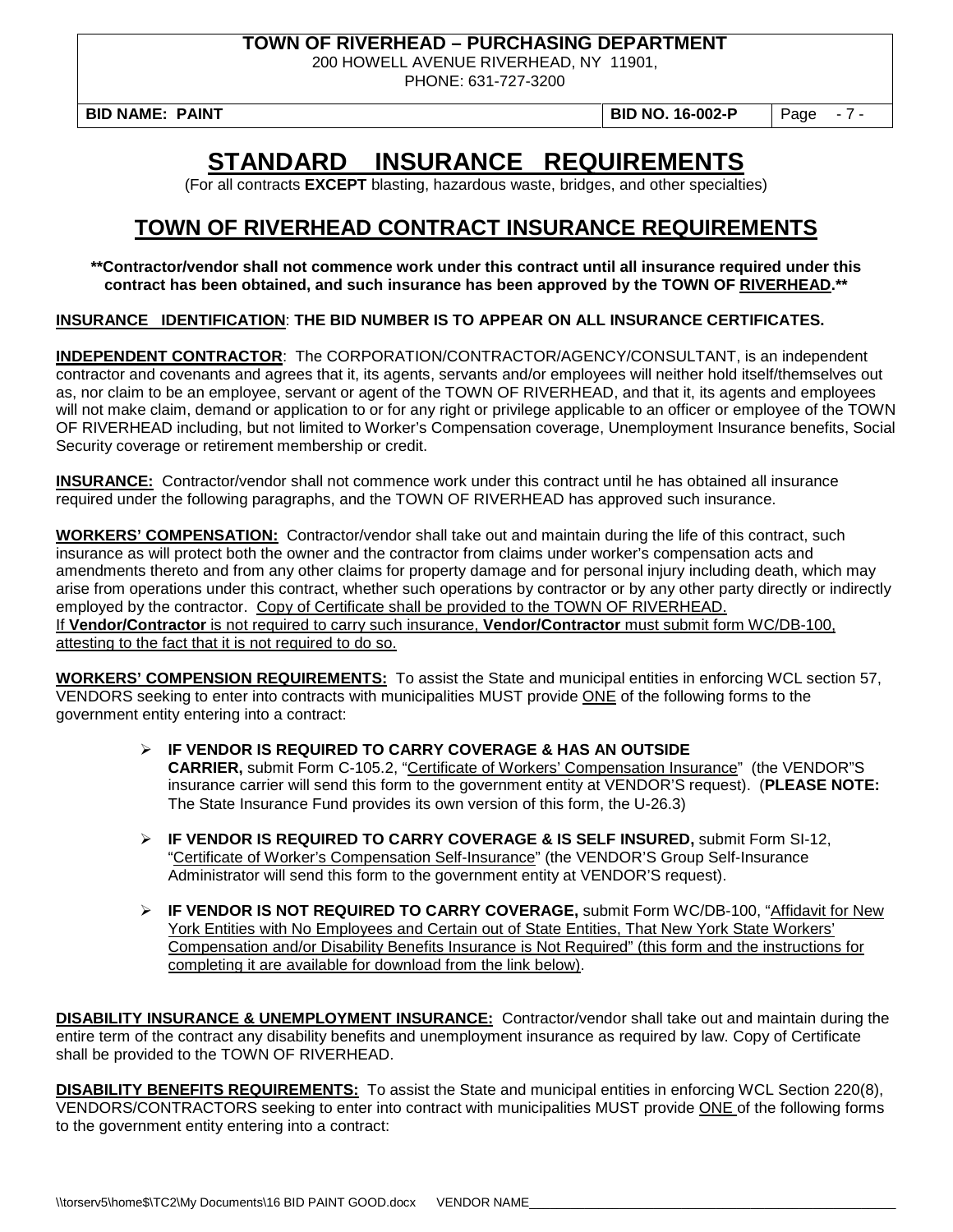200 HOWELL AVENUE RIVERHEAD, NY 11901,

PHONE: 631-727-3200

**BID NAME: PAINT BID NO. 16-002-P** Page - 8 -

- **IF VENDOR/CONTRACTOR IS REQUIRED TO CARRY COVERAGE & HAS AN OUTSIDE CARRIER,**  submit Form DB-120.1, "Certificate of Disability Benefits Insurance" (the VENDOR'S/CONTRACTOR'S insurance carrier will send this form to the government entity at VENDOR'S/CONTRACTOR'S request).
- **IF VENDOR/CONTRACTOR IS REQUIRED TO CARRY COVERAGE & IS SELF INSURED,** submit Form DB-155, "Certificate of Disability Self-insurance" (the VENDOR/CONTRACTOR must call the Workers Comp. Board's Self-Insurance Office @ 518-402-0247).
- **IF VENDOR/CONTRACTOR IS NOT REQUIRED TO CARRY COVERAGE,** submit Form WC/DB-100, "Affidavit For New York Entities with no employees and Certain Out of State entities, that New York State Workers' Compensation and/or Disability Benefits Insurance Coverage is not Required" (this form and the instructions for completing it are available for download from the link below).

#### **PLEASE note that ACORD forms are NOT acceptable proof of New York State Workers' Compensation or Disability Benefits insurance coverage.**

Form WC/DB-100 and the instructions for completing it are available on the Board's website, **[www.wcb.state.ny.us,](http://www.wcb.state.ny.us/)**  under the heading "Common Forms." It may also be obtained by writing or visiting any District Office of the Workers' Compensation Board. Affidavits must be stamped as received by the NYS Workers' Compensation Board.

**GENERAL LIABILITY INSURANCE:** The contractor/vendor shall take out and maintain during the life of the contract, such bodily injury liability and property damage liability insurance as shall protect him and the Town from claims for damages for bodily injury including accidental death, as well as from claims for property damage which may arise from operations under this contract, whether such operations be by himself or by any subcontractor or by anyone directly or indirectly employed by either of them. It shall be the responsibility of the contractor/vendor to maintain such insurance in amounts sufficient to fully protect himself and the Town, but in no instance shall amounts be less than those set forth below. These amounts are specified only to establish the **minimum** coverage acceptable.

Bodily injury liability insurance in an amount not less than \$1,000,000 (one million dollars) for damages on account of any one accident, and in an amount of not less than \$2,000,000 (two million dollars) on account of all accidents.

#### **OTHER CONDITIONS OF COMMERCIAL GENERAL LIABILITY INSURANCE:**

- 1. Coverage shall be written on commercial general liability form.
- 2. Coverage shall include:
	- A. Contractual liability
	- B. Independent contractors<br>C. Products and completed
	- Products and completed operations

**AUTOMOBILE LIABILITY INSURANCE:** Automobile bodily injury liability and property damage liability insurance shall be provided by the contractor/vendor with a minimum combined single limit (CSL) of \$1,000,000 (one million dollars).

Automobile coverage is required from those who provide delivery. Bidders who use common carriers for delivery do not need automobile coverage statements.

#### **OTHER CONDITIONS OF AUTOMOBILE LIABILITY INSURANCE:**

- 1. Coverage shall include:
	- A. All owned vehicles
		- B. Hired car and non-ownership liability coverage
		- C. Statutory no-fault coverage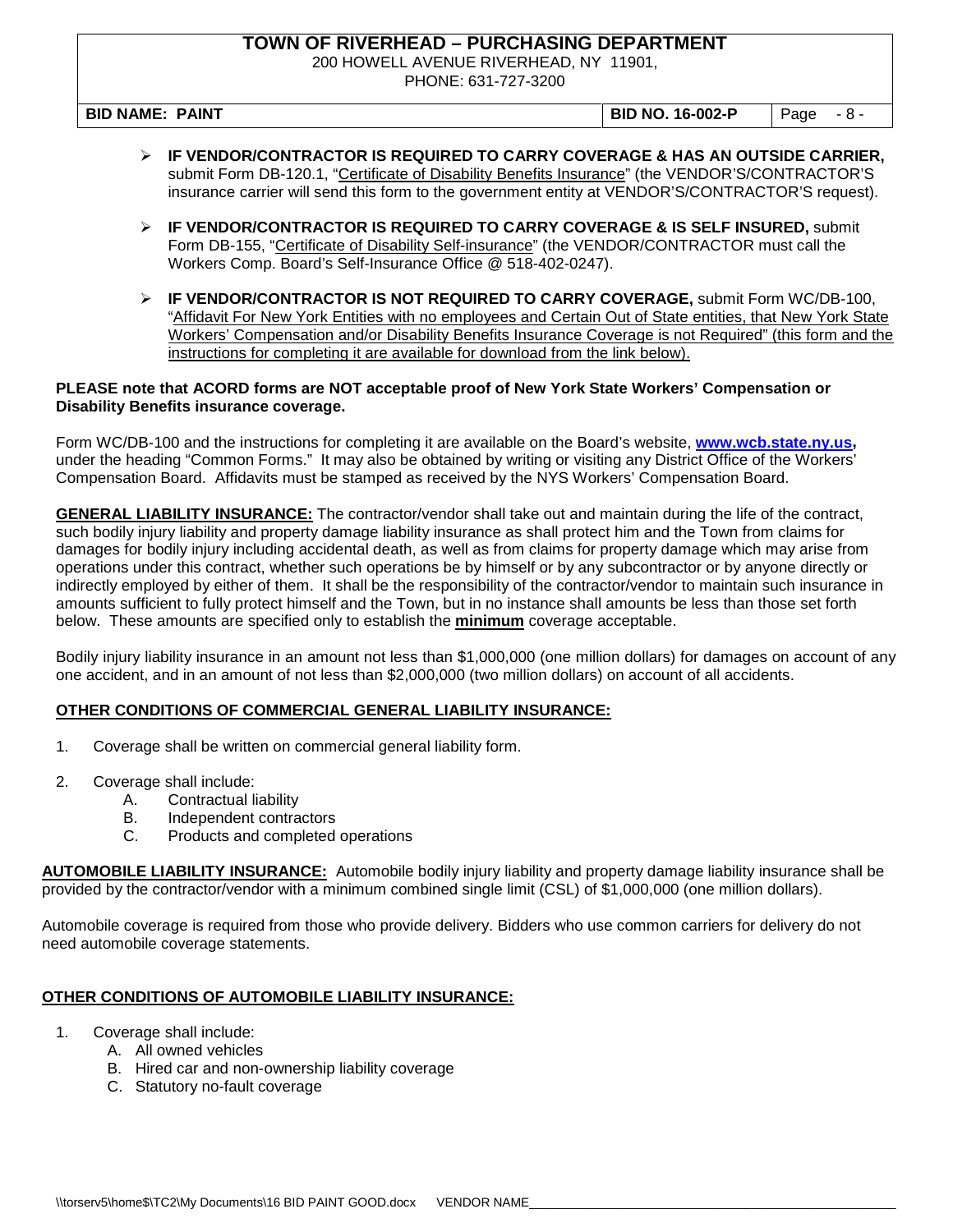200 HOWELL AVENUE RIVERHEAD, NY 11901,

PHONE: 631-727-3200

**BID NAME: PAINT BID NO. 16-002-P** Page - 9 -

#### **ADDITIONAL CONDITIONS OF INSURANCE:**

The policies of insurance shall be in such form and shall be issued by such company or companies as may be satisfactory to the TOWN OF RIVERHEAD. The policy certificates shall specify the effective dates of the policies, the limits of liability there under, and contain a provision that the said insurance will not be canceled except upon thirty (30) days' notice in writing to the TOWN OF RIVERHEAD. Vendor/Contractor shall not cancel any policies of insurance required hereunder either before or after completion of the work without written consent of the TOWN OF RIVERHEAD.

**CERTIFICATE OF INSURANCE:** The contractor/vendor shall file with the TOWN OF RIVERHEAD, prior to commencing work under this contract, a certificate of insurance.

#### **1. Certificate of insurance shall include:**

- A. Name and address of insured
- B. Issue date of certificate
- C. Insurance company name
- D. Type of coverage in effect
- E. Policy number<br>F. Inception and
- Inception and expiration dates of policies included on certificate.
- G. Limits of liability for all policies included on certificate.

Description of operations/locations/etc. Box must include the statement:

#### **"THE TOWN OF RIVERHEAD IS LISTED AS ADDITIONAL INSURED"**

2. If the contractor's/vendor's insurance policies should be non-renewed, cancelled or expire during  the life of the contract, the Town shall be provided with a new certificate indicating the replacement  policy information as requested above. Thirty days (30) prior written notice to the TOWN OF RIVERHEAD for cancellation is applicable.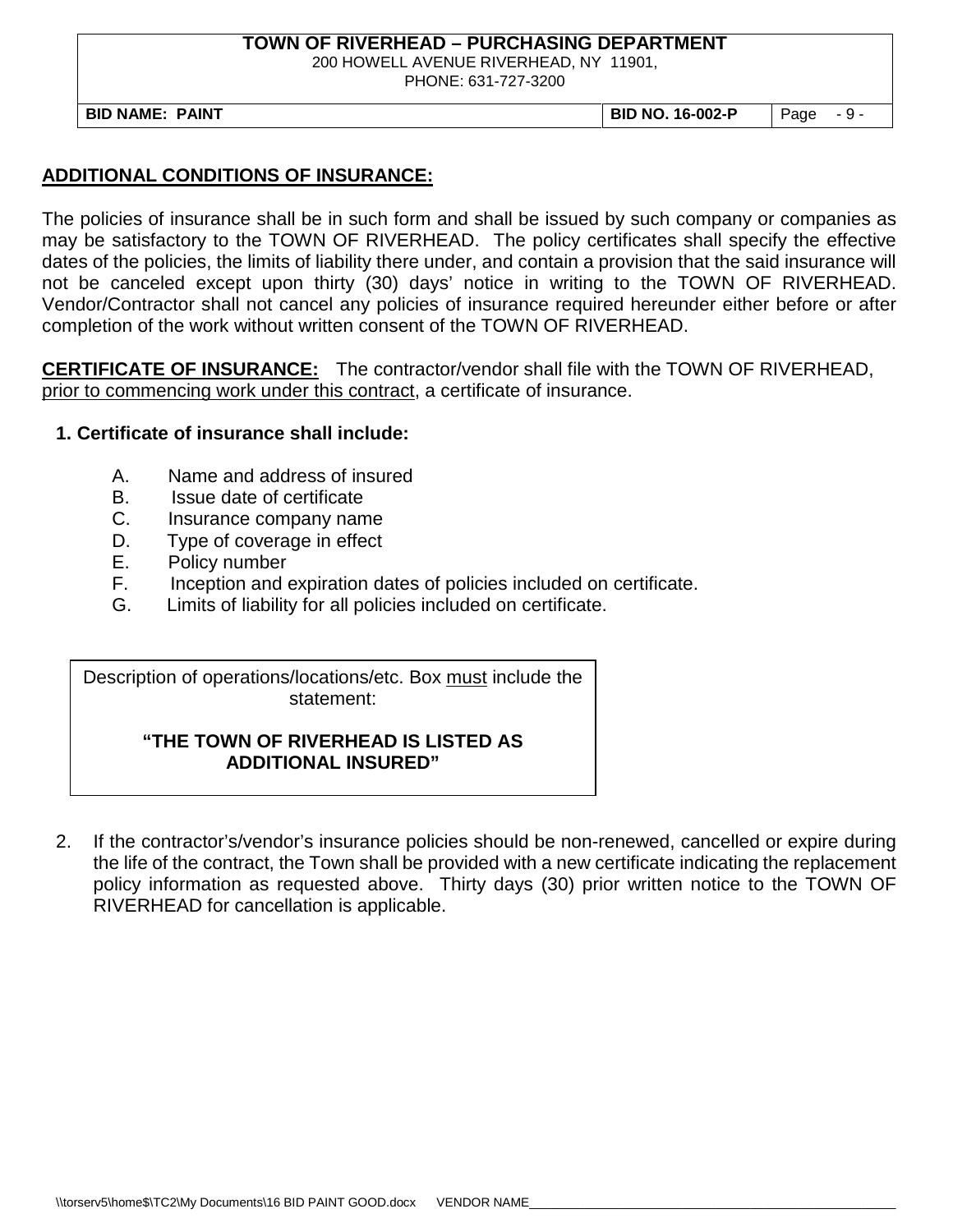200 HOWELL AVENUE RIVERHEAD, NY 11901,

PHONE: 631-727-3200

**BID NAME: PAINT BID NO. 16-002-P** Page - 10 -

### **INDEMNIFICATION BY CONTRACTOR/VENDOR:**

The CONTRACTOR/VENDOR agrees to protect, defend, indemnify and hold the TOWN OF RIVERHEAD and its employees free and harmless from and against any and all losses, claims, liens demands and causes of action of every kind or character, including claims, liens, debts, personal injuries, death (including claims or losses by or death of employees of the TOWN OF RIVERHEAD or the CONTRACTOR/VENDOR), and without limitation by enumeration, all other claims or demands of every character occurring or in any wise incident to, in connection with, or arising, directly or indirectly, out of this Agreement. The CONTRACTOR/VENDOR agrees to investigate, handle, respond to, provide defense for, and defend any such claims, demands or suits at its sole expense and agrees to bear all other costs and expenses related thereto, even if such claims, demands or suits are groundless, false or fraudulent.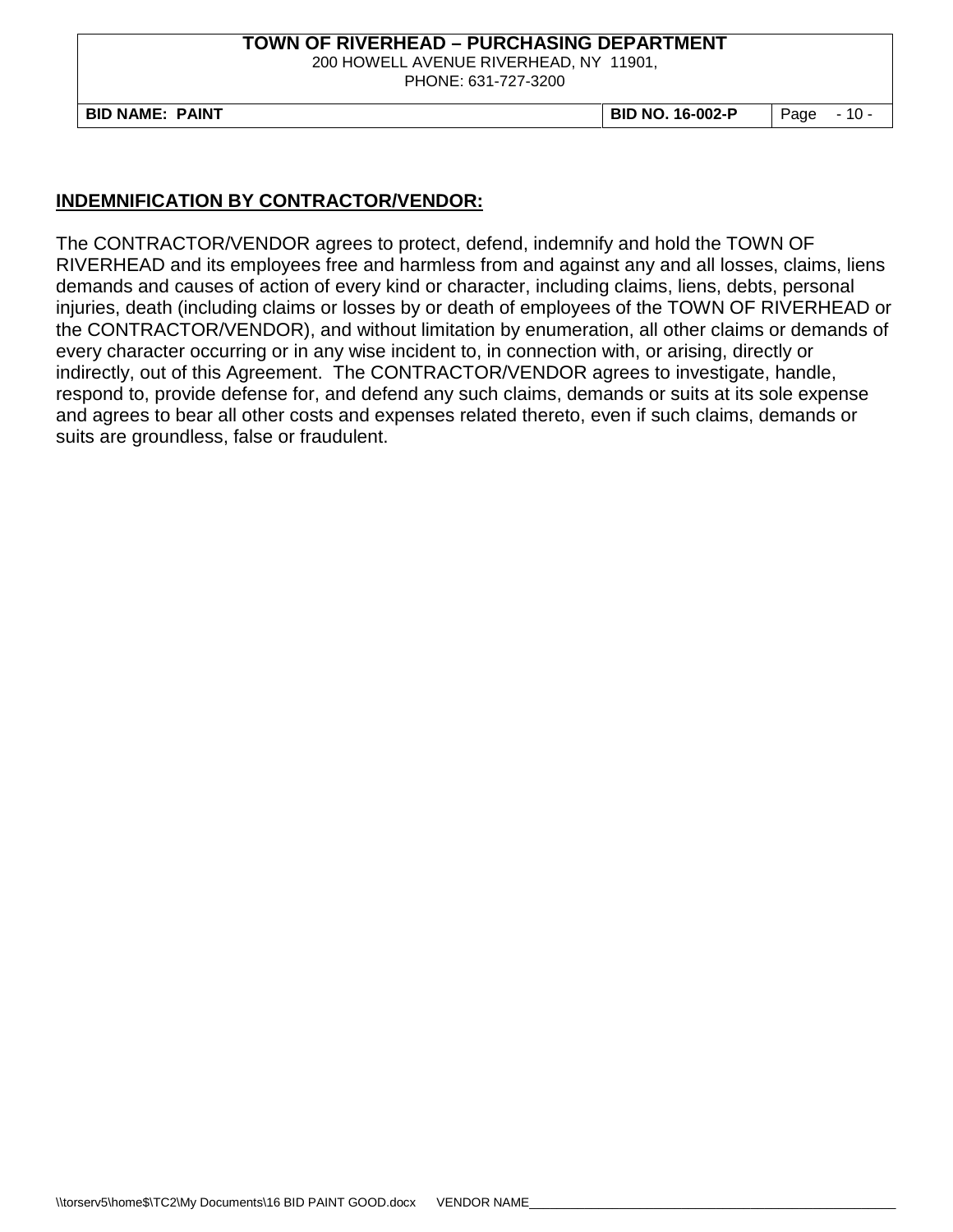200 HOWELL AVENUE RIVERHEAD, NY 11901,

PHONE: 631-727-3200

**BID NAME: PAINT BID NO. 16-002-P** Page - 11 -

### **GENERAL SPECIFICATIONS**

#### **1.0 SCOPE**

The purpose of this document is to establish the price for the purchase and delivery of PAINT. The product will be delivered to the TOWN OF RIVERHEAD to any Department within the Town stated on the Purchase order. The product is to be delivered with implements and accessories as noted in the detailed specifications.

#### **2.0 BID OPENING TIME**

Bid will be opened at the TOWN CLERKS OFFICE, 200 HOWELL AVENUE RIVERHEAD, NY 11901, NEW YORK 11901

| <b>BID NUMBER</b> | <b>DATE OF OPENING</b> | ⊺IMI |
|-------------------|------------------------|------|
|                   |                        |      |

**16-0002-P FEBRUARY 29, 2016 2:00**

**Vendors are urged to hand deliver or mail bids in early. The Town may reject late bid. Late bids which are rejected will be returned unopened to the vendor return unopened to the vendor**. Do not rely on overnight delivery services since they are very often unreliable.

#### **3.0 METHOD OF AWARD**

Bid shall be awarded to the lowest responsible bidder or best value, meeting the stated requirements.

#### **4.0 UNBALANCED BIDS**

The Purchasing Agent reserves the right to reject any and all bids not deemed for the best interest of the Town and to reject as informal such bids, as in her opinion, are incomplete, conditional, obscure, or which contain irregularities of any kind including unbalanced bids. By an unbalanced bid, it is meant one in which the amount bid for one or more separate items is substantially out of line with current market prices for the materials and/or work covered thereby.

#### **5.0 RESCIND OF AWARD**

If the successful vendor exhibits a history of backorders or delayed deliveries the TOWN OF RIVERHEAD reserves the right to rescind their award and the vendor's responsibility will be questioned for future bids.

#### **6.0 ERRORS**

Any errors in the bid award, which are the fault of the Town, must be forwarded, in writing, to the TOWN OF RIVERHEAD Purchasing Department within five (5) working days of the notification of award. No corrections will be made beyond that date. If errors on the part of the Town are discovered too late to be corrected we will issue a "no award" on those affected items and rebid or quote at a later date.

### **7.0 CONTRACT PERIOD**

The contract period shall be from date of award for one year subject to satisfactory delivery of all product ordered. The Town may extend contract for one additional one year term under same terms and conditions as set forth herein.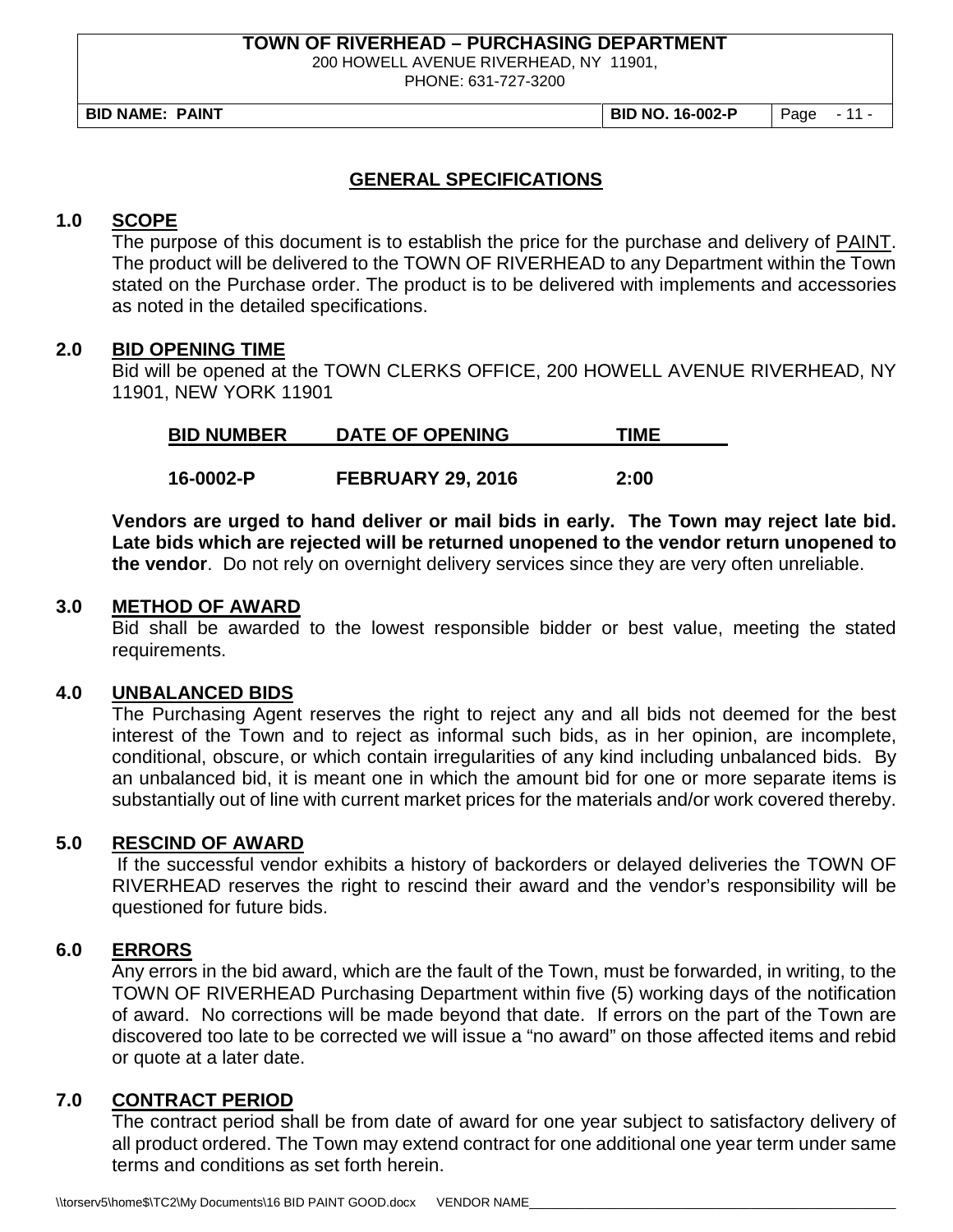200 HOWELL AVENUE RIVERHEAD, NY 11901,

PHONE: 631-727-3200

**BID NAME: PAINT BID NO. 16-002-P** Page - 12 -

#### **8.0 BID RESERVATIONS**

Bids submitted shall remain in effect for forty-five (45) days past the date of bid opening.

#### **9.0 INSURANCE**

See attached STANDARD INSURANCE REQUIREMENTS.

#### **10.0 CERTIFICATION**

The submission of this bid certifies that the bidder has read, is familiar with, and will comply with any and all segments of these specifications, to include but not limited to: Cover Letter, General Conditions, Insurance Requirements, Product Specifications and Conditions, Delivery and Backorder Requirements (as applicable).

#### **11.0 NON-COLLUSIVE STATEMENT**

The submission of this statement certifies that the prices in this bid have been arrived at independently without collusion, consultation, communication, or agreement for the purpose of restricting competition, as to any matter relating to such prices with any other bidder or with any competitor.

#### **12.0 GUARANTEED TIME OF DELIVERY**

The Town must receive all products ordered within the time estimated by the vendor on the bid return sheet. All delivery locations are within the boundaries of the TOWN OF RIVERHEAD and are specified on individual purchase orders. In the event the successful bidder fails to deliver the specified items in good order within the time frame allowed, the TOWN OF RIVERHEAD reserves the right to purchase the product elsewhere, and any excess cost to the TOWN OF RIVERHEAD will be absorbed by such delinquent successful bidder.

Unloading of items from the delivery truck and the safe and secure placement of the items in the designated area is the responsibility of the successful vendor and the Town accepts no responsibility for unloading and placing the items.

#### **13.0 PRICE**

Prices shall be net FOB any point in the TOWN OF RIVERHEAD, New York. Price quoted shall include all delivery costs.

#### **14.0 PAYMENT**

Payments cannot be processed by the Town facilities until contract items have been delivered in satisfactory condition with an invoice referring to the TOWN OF RIVERHEAD Bid Item number for all individual items and mailed to the bill to address indicated on the Purchase Order. All items will be billed at the bid price in effect at the time the order is placed.

#### **15.0 NYS/ ANY NY COUNTY/EASTERN SUFFOLK BOCES CO-OP CONTRACTS**

At any time during bid process and after bid award, the Town reserves the right to purchase items included in this bid from New York State and at any political subdivisions or counties within the State of New York pursuant to General Municipal Law 103 (16) and County Law 408(a).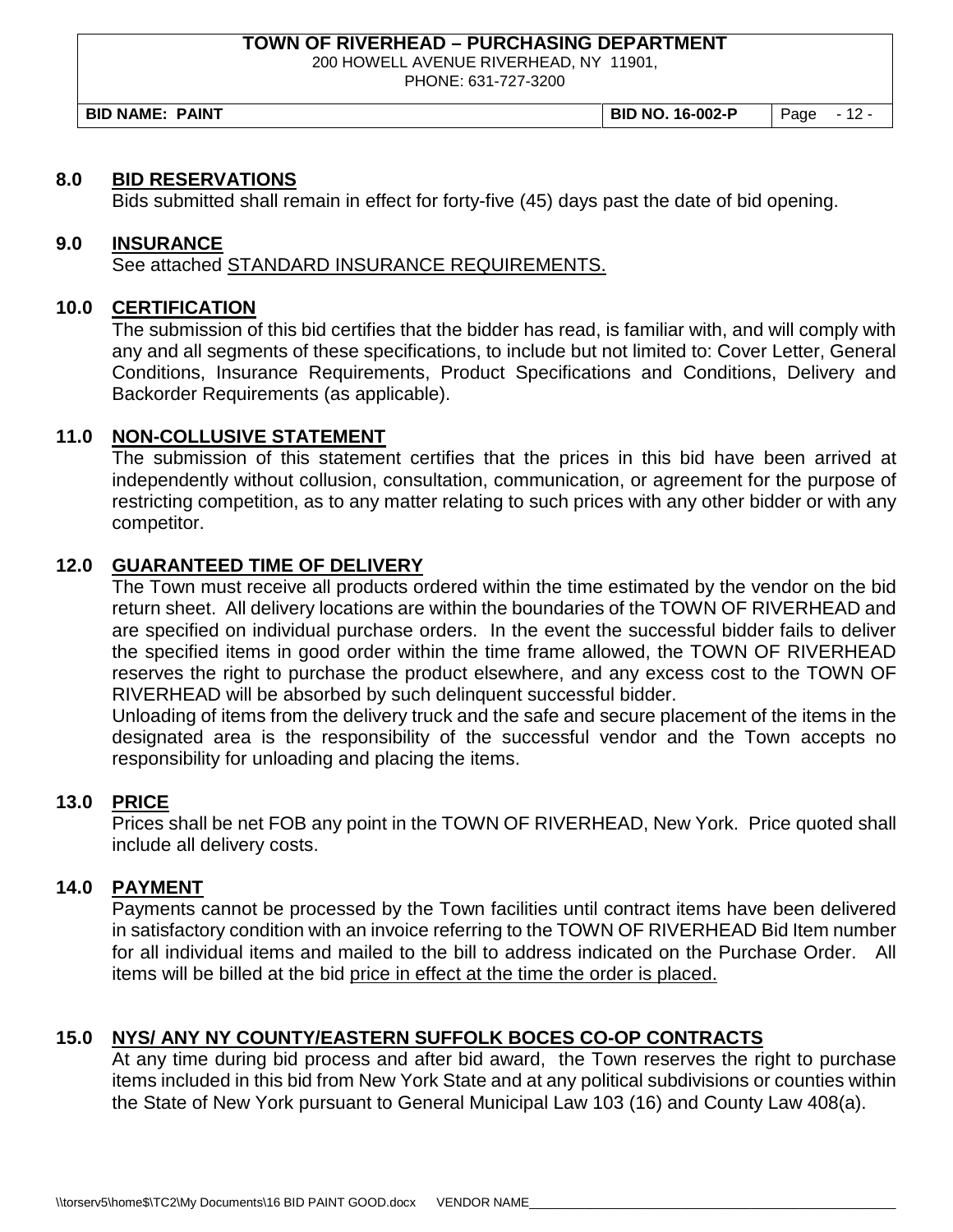200 HOWELL AVENUE RIVERHEAD, NY 11901,

PHONE: 631-727-3200

**BID NAME: PAINT BID NO. 16-002-P** Page - 13 -

#### **16.0 REGULATIONS / QUALITY**

All products must meet Town of Riverhead specifications. Any deviations from the specifications, supported by documentation, shall be considered sufficient cause for immediate cancellation of the contract. All products must meet all applicable Local, State, and Federal Regulations.

#### **17.0 BRAND NAME**

Alternative or "or equal" item must be equal in quality, and specifications. The Town's decision as to the acceptance of the product as equal will be final. The use of a brand name is for the purpose of describing the standards of quality, performance and characteristics desired and is not intended to limit or restrict competition.

#### **18.0 INFORMATION TO BE FURNISHED WITH BID**

It is the responsibility of the bidder to offer a product that meets the minimum specifications of the Town as listed.

The bidder must submit with his bid detailed specifications, circulars, and all necessary data on the equipment to be furnished. If the equipment offered differs from the provisions listed, such differences must be explained in detail. The Town, however, reserves the right to request any additional information deemed necessary for the proper evaluation of bids. Failure to provide samples or data as specified by the Town may result in rejection of the bid.

The bidder shall indicate the manufacturer's name and the catalog reference or model number of the item or items offered.

#### **19.0 WARRANTY / GUARANTEE**

Please see detailed specifications. Please note if defects occur during this time, the defective items shall be replaced or corrected by the contractor without cost to the Town except where it shall be clearly shown that the defect is due to misuse and not to faulty manufacture. The bidder must include a copy with the bid response.

#### **20.0 QUANTITIES**

The TOWN OF RIVERHEAD intends to purchase at least one (1) unit under this contract if funding allows but may order less or more, if necessary. However, the contractor must furnish the quantity actually ordered.

#### **21.0 EXCEPTIONS**

When a vendor qualifies a bid by requiring a specific dollar amount or quantity of product must be purchased, or in any way qualifies the bid, the Town may reject it.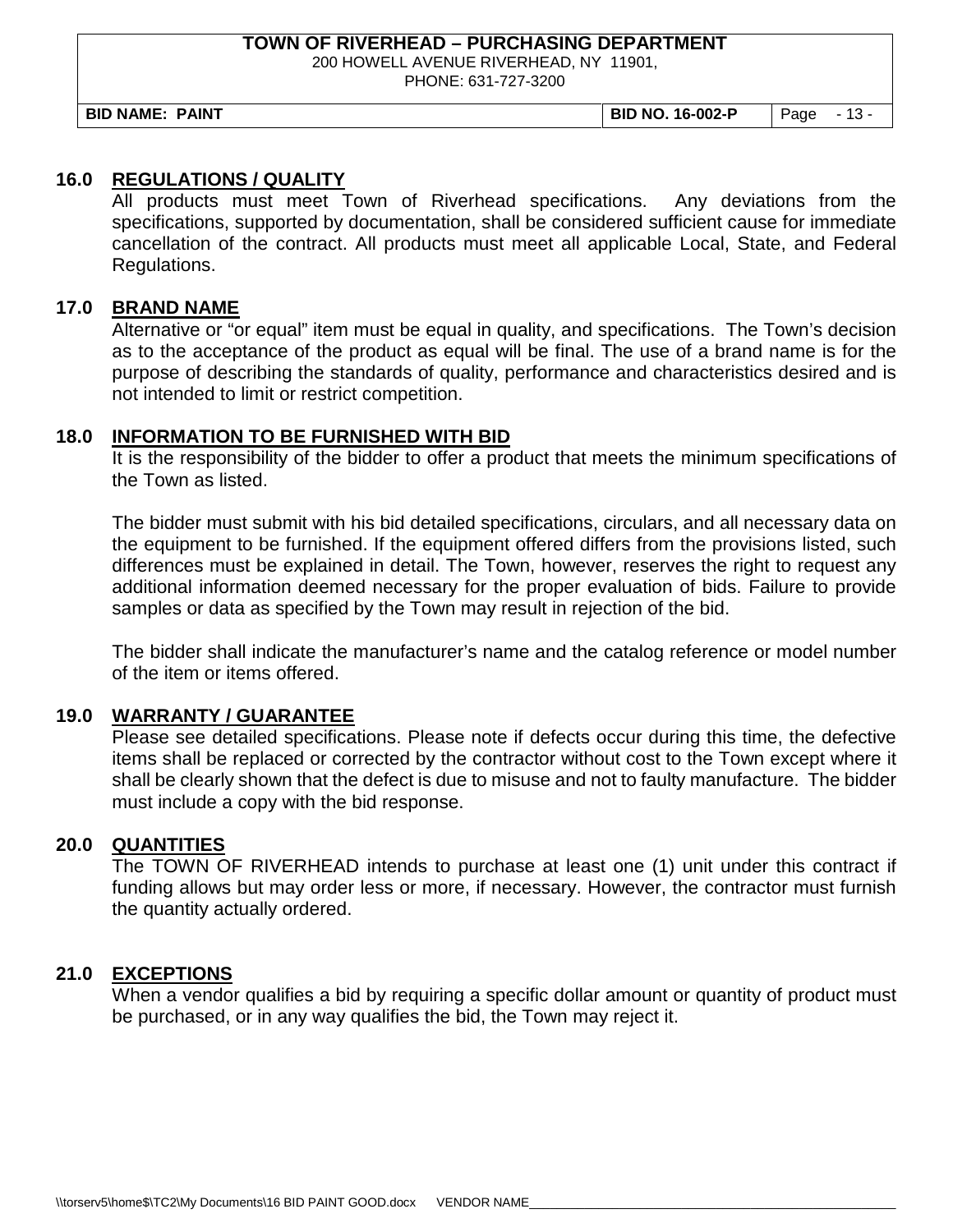200 HOWELL AVENUE RIVERHEAD, NY 11901,

PHONE: 631-727-3200

**BID NAME: PAINT BID NO. 16-002-P** Page - 14 -

#### **22.0 COMPLETION OF REQUIRED INFORMATION-PRICES, NOTATIONS, AND MISTAKES**

**Bidder must fill in all applicable spaces on the bid proposal form. The information must be in typed figures or printed legibly in black ink. Mistakes may be crossed out and corrections typed or printed adjacent to the mistake and initialed in ink by the person who signs the bid. Under no circumstances should white out, correction tape, etc. be used on the bid proposal forms. Bids that use white out or correction tape may be disqualified as non-responsive.**

**All lines must have an indication of bidder's response whether it be** ″**0", "NA", "--@", or a dollar figure. All lines must be filled in to indicate bidder's acknowledgment of the request. Bids that do not have all applicable lines filled in on bid sheet may be disqualified as a non-responsive bid. There can be no assumption of "no charge" when lines are left blank.**

#### **23.0 SUSPENSION AND DEBARMENT**

By submission of this bid and signing bid form, bidder certifies that its organization, its principals and any sub-recipients are not currently suspended or debarred from doing business with the State of New York or Federal Government.

#### **24.0 BID SECURITY/BOND N/A**

#### **25.0 INSPECTION**

The TOWN OF RIVERHEAD reserves the right to visit and inspect the facilities of each bidder to ascertain that the services desired can in fact be provided. When, in the opinion of the Purchasing Agent, the facilities and/or proposal of a bidder are not adequate to provide the services required, such bid and/or proposal may be rejected, and awarded to a bidder whose facilities and/or proposal are considered to be in the best interest of the Town.

#### **26.0 CONFORMITY**

All bidders must conform to the final approved specifications.

#### **27.0 SPECIFIED MATERIALS**

In all cases, materials must be furnished as specified; but where brand names are used, consider the term "or approved equal" to follow.

#### **28.0 MUNICIPAL EXEMPT STATUS**

The Town is exempt from the payment of Federal, State and local taxes. Taxes must not be included in proposal prices. The Town will furnish necessary exemption paperwork upon request.

#### **29.0 QUOTED PRICE REQUIREMENTS**

The price quoted in any proposal shall include all items of labor, material, tools, equipment and other costs necessary to fully complete the manufacture and delivery of the items pursuant to these specifications to be delivered to the Town.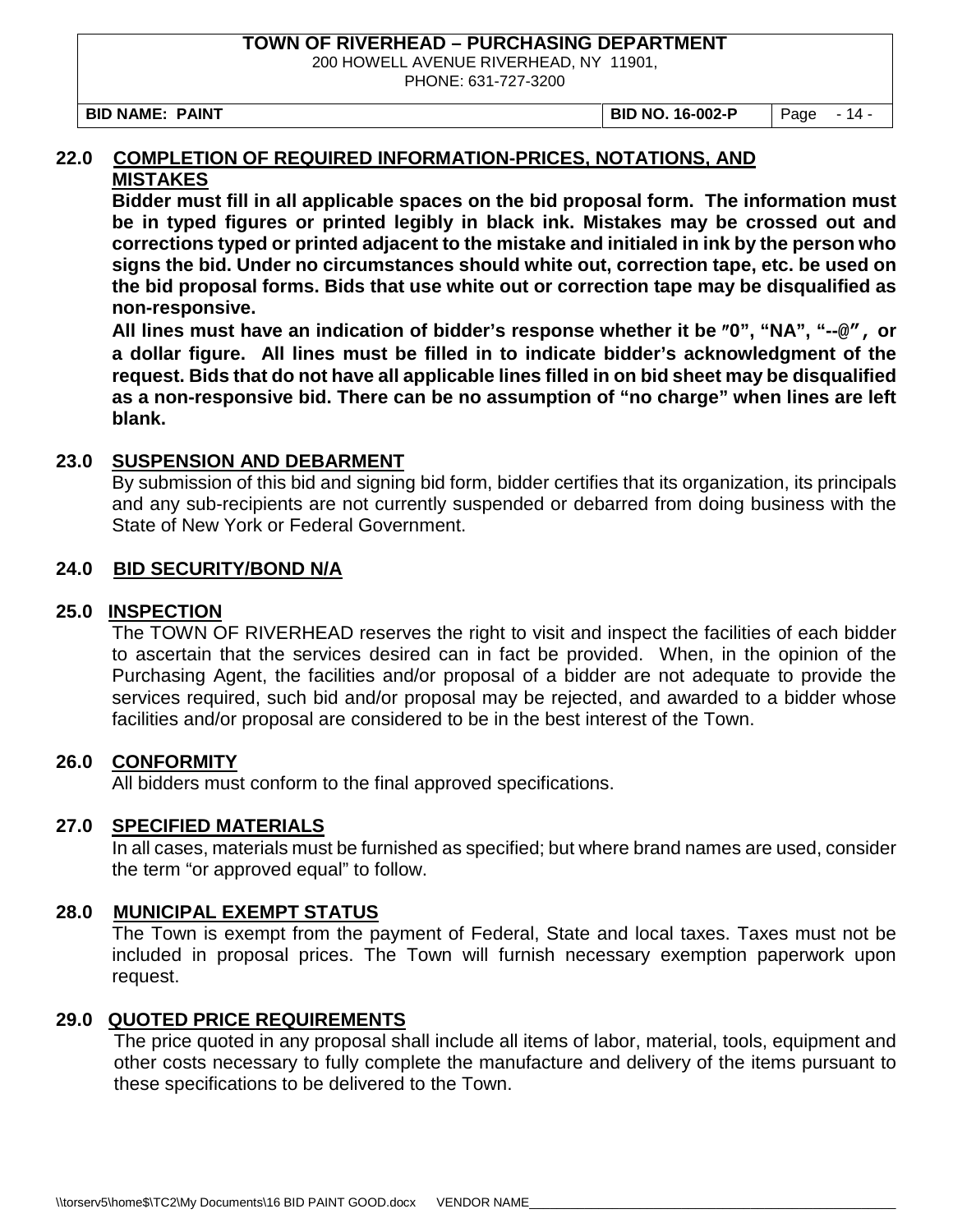200 HOWELL AVENUE RIVERHEAD, NY 11901,

PHONE: 631-727-3200

**BID NAME: PAINT BID NO. 16-002-P** Page - 15 -

## **30.0 COMPLETION DATE REQUIREMENTS**

Bidder shall submit the earliest possible completion date with his bid. Receipt of the equipment from the contractor's authorized representative or on common carrier's manifest by the Town will constitute delivery. The delivery date of the completed equipment shall be determined at the time of Award based on the delivery time specified by the bidder in his Bid Return Sheet. The bidder shall notify the Town at least two days before delivery of the date on which the equipment will be delivered. In the event of delay in the completion of the delivery of the equipment beyond the date the successful bidder specified, the Town may consider contract cancellation.

#### **31.0 ACCEPTANCE DATE**

The acceptance date of the items will be determined after the items have been delivered and inspected for damage.

#### **32.0 DELAYED DELIVERY**

In the event delivery of completed products under this contract shall be necessarily delayed because of strike, injunctions, government controls or by reason or any other cause of circumstance beyond the control of the contractor, the time of completion of delivery shall be extended by a number of days to be determined in each instance by mutual agreement between the Town and the Contractor.

#### **33.0 MUNICIPAL INDEMNIFICATION**

The successful bidder must agree to save, keep, bear harmless and fully indemnify the Town and any of its officers, agents, or representatives from all damages, costs or expenses in law or equity that may at any time arise or be set up for an infringement of the patent rights of any person or persons in consequence of the use by the Town or by any of its officers, agents or representatives of articles supplied under the contract arising from bids submitted and of which the successful bidder and manufacturer are not lawfully entitled to sell, provided the Town gives the successful bidder and manufacturer prompt notice in writing of any suit and all information necessary to defend same.

#### **34.0 INSPECTION OF EQUIPMENT**

Federal, State and /or the TOWN OF RIVERHEAD's representatives, upon approval by the contractor and manufacturer, shall have the right and shall be at the liberty to inspect, with the cooperation of the contractor and manufacturer, all materials and workmanship at any time during the manufacturing process and shall have the right to reject all materials and workmanship which do not conform with the specifications. The Town is under no duty to make such inspection; and if such inspection is made or not made, the contractor shall not be relieved of any obligation to furnish materials and workmanship strictly in accordance with specifications. All reports shall be submitted to the contractor and the manufacturer.

#### **35.0 SINGLE BID PRICE ANALYSIS**

In the event a single bid is received, the Town will conduct a price analysis of the bid price prior to the award of the contract.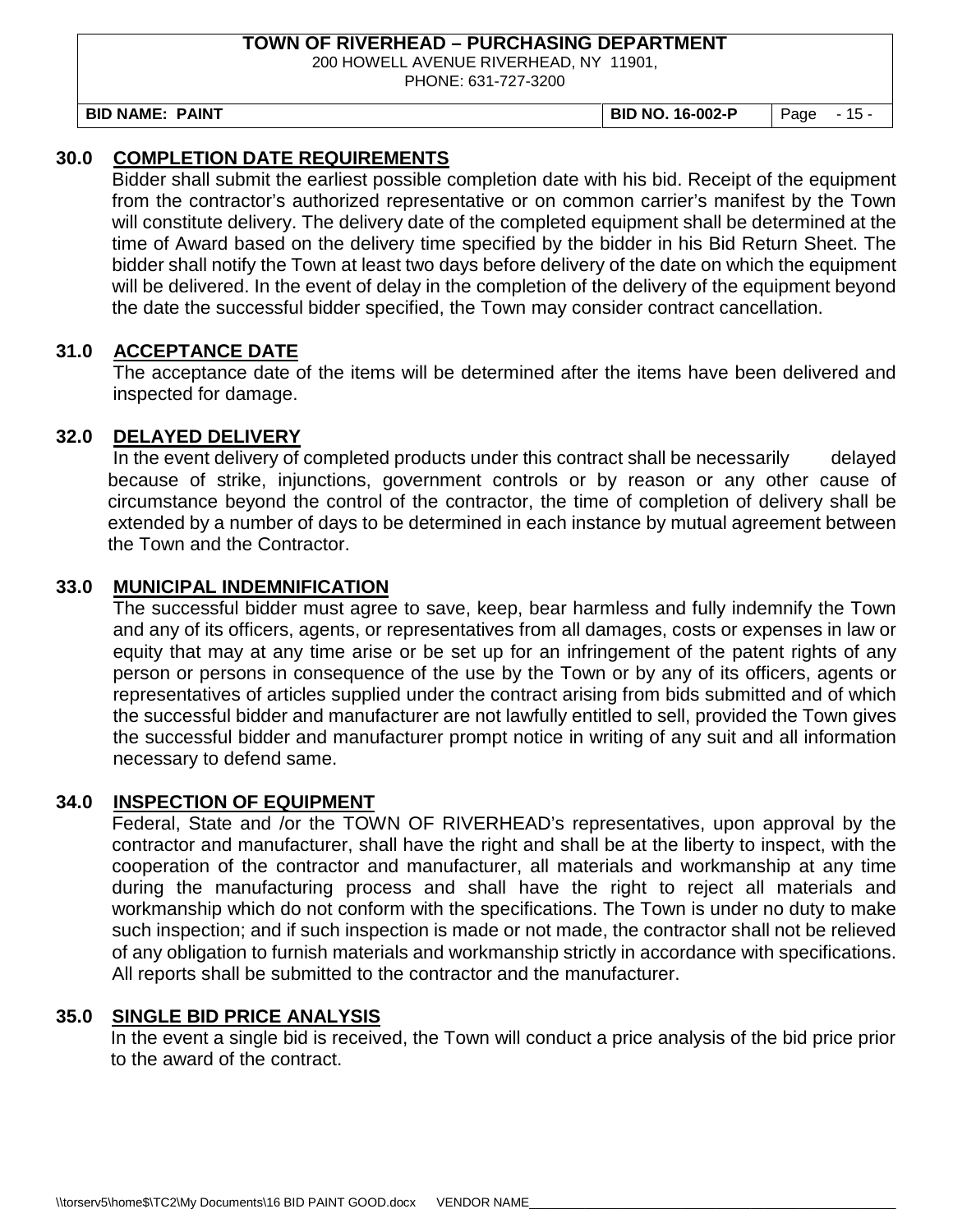200 HOWELL AVENUE RIVERHEAD, NY 11901,

PHONE: 631-727-3200

| <b>BIL</b><br><b>PAINT</b><br><b>NAME</b><br><b>NO</b><br>16-002-F<br>BIL<br>16<br>Page |
|-----------------------------------------------------------------------------------------|
|-----------------------------------------------------------------------------------------|

#### **36.0 DOCUMENTATION**

Following the Town's acceptance of the items, the contractor warrants that the title shall pass to the Town free and clear of all liens, mortgages, encumbrances, financing statements, security agreements, claims and demands of any character.

#### **37.0 ASSIGNABILITY**

The town reserves the right, exercisable by notice to the contractor, to assign its rights and interest to purchase some or all of the items arising out of this contract to a third party.

#### **38.0 NOTICE OF DELIVERY (NOT APPLICABLE)**

The Town must be notified at least two business days in advance of delivery. The Town reserves the right to deny acceptance of delivery if this notice is not given. This notice is to be given to the ordering department at no charge to the Town.

#### **39.0 PARTS OMISSION (if applicable)**

No advantage shall be taken by the bidder in the omission of any parts or details, which are required to make the equipment complete even though such parts or details are not mentioned in these specifications. All units or parts not herein contained or specified shall be of the manufacturer's standard and shall conform in materials, designs or workmanship to the best known practice in the industry. All parts shall be new; and in no case will used, reconditioned or obsolete parts be accepted. Equipment throughout the bid items shall be so installed that it will be interchangeable among all other items of this type and manufacture.

#### **40.0 LOCATIONS OF TECHNICAL SERVICE AND PARTS REPRESENTATIVES**

Bidder shall furnish with his bid the names and locations of technical service and parts representatives responsible for assisting the Town, as well as the location of the nearest establishment that will furnish a complete supply of parts and components for repair and maintenance of the equipment to be supplied if applicable.

#### **41.0 LIQUIDATED DAMAGES**

The Contractor agrees that failure to complete the delivery under this contract within the specific time will result in the incurrence by the Town of additional costs. Therefore, if any item shall remain uncompleted or equipment shall remain undelivered after the time specified for completion or delivery, or after any authorized extension of time, the contractor shall pay the Town the sum listed below for each and every day, exclusive of Saturdays and Sundays, such installation or delivery remains uncompleted. Such monies are to be paid as liquidated damages to partially cover anticipated costs or losses to the Town, and not as a penalty: **\$ 50.00** per day.

#### **42.0 MINORITY AND WOMEN-OWNED BUSINESS ENTERPRISES**

The Contractor/Vendor shall use its best efforts to afford minority and women-owned business enterprises the maximum practicable opportunity to participate in the performances of this contract. As used in this Contract, the term "minority and woman-owned business enterprise" means a business at least fifty-one (51) percent owned and controlled by minority group members or women. The Contractor/Vendor may rely on written representations by subcontractors regarding their status as minority and female business enterprises in lieu of an independent investigation.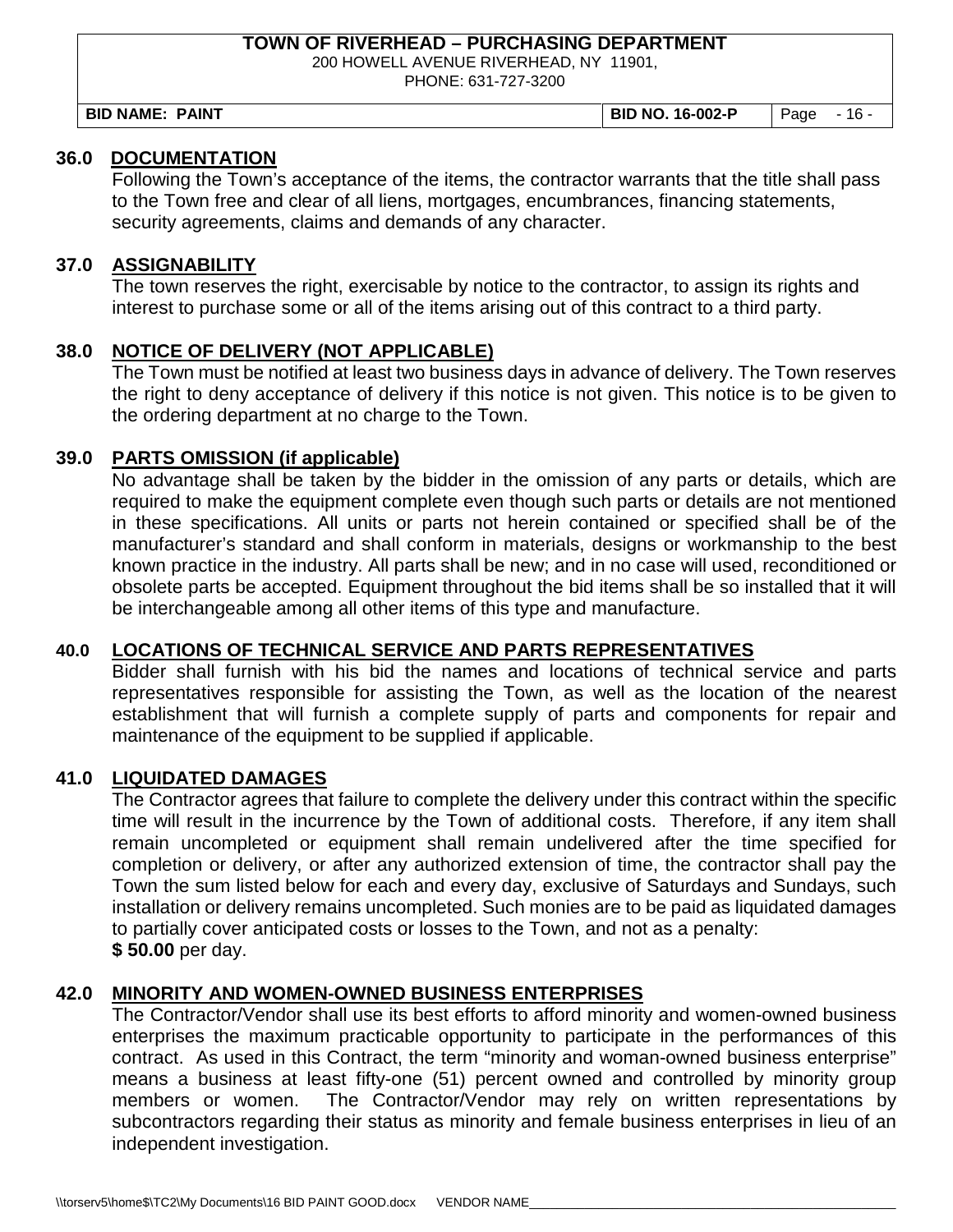200 HOWELL AVENUE RIVERHEAD, NY 11901,

PHONE: 631-727-3200

**BID NAME: PAINT BID NO. 16-002-P** Page - 17 -

### **43.0 IRANIAN ENERGY SECTOR DIVESTMENT**

Contractor/Proposer hereby represents that said Contractor/Proposer is in compliance with New York State General Municipal Law Section 103-g entitled "Iranian Energy Sector Divestment", in that said Contractor/Proposer has not:

(a) Provided goods or services of \$20 Million or more in the energy sector of Iran including but not limited to the provision of oil or liquefied natural gas tankers or products used to construct or maintain pipelines used to transport oil or liquefied natural gas for the energy sector of Iran; or

b) Acted as a financial institution and extended \$20 Million or more in credit to another person for forty-five days or more, if that person's intent was to use the credit to provide goods or services in the energy sector in Iran.

Any Contractor/Proposer who has undertaken any of the above and is identified on a list created pursuant to Section 165-a (3)(b) of the New York State Finance Law as a person engaging in investment activities in Iran, shall not be deemed a responsible bidder pursuant to Section 103 of the New York State General Municipal Law.

Except as otherwise specifically provided herein, every Contractor/Proposer submitting a bid/proposal in response to this Request for Bids/Request for Proposals must certify and affirm the following under penalties of perjury:

a) "By submission of this bid, each bidder and each person signing on behalf of any bidder certifies, and in the case of a joint bid, each party thereto certifies as to its own organization, under penalty of perjury, that to the best of its knowledge and belief, that each bidder is not on the list created pursuant to NYS Finance Law Section 165-a (3) (b)."

The TOWN OF RIVERHEAD will accept this statement electronically in accordance with the provisions of Section 103 of the General Municipal Law.

Except as otherwise specifically provided herein, any Bid/Proposal that is submitted without having complied with subdivision (a) above, shall not be considered for award. In any case where the Bidder/Proposer cannot make the certification as set forth in subdivision (a) above, the Bidder/Proposer shall so state and shall furnish with the bid a signed statement setting forth in detail the reasons therefore. The Town reserves its rights, in accordance with General Municipal Law Section 103-g to award the Bid/Proposal to any Bidder/Proposer who cannot make the certification, on a case-by-case basis under the following circumstances:

(1) The investment activities in Iran were made before April 12, 2012, the investment activities in Iran have not been expanded or renewed after April 12, 2012, and the Bidder/Proposer has adopted, publicized and is implementing a formal plan to cease the investment activities in Iran and to refrain from engaging in any new investments in Iran; or

(2) The TOWN OF RIVERHEAD has made a determination that the goods or services are necessary for the Town to perform its functions and that, absent such an exemption, the TOWN OF RIVERHEAD would be unable to obtain the goods or services for which the Bid/Proposal is offered. Such determination shall be made by the Town in writing and shall be a public document.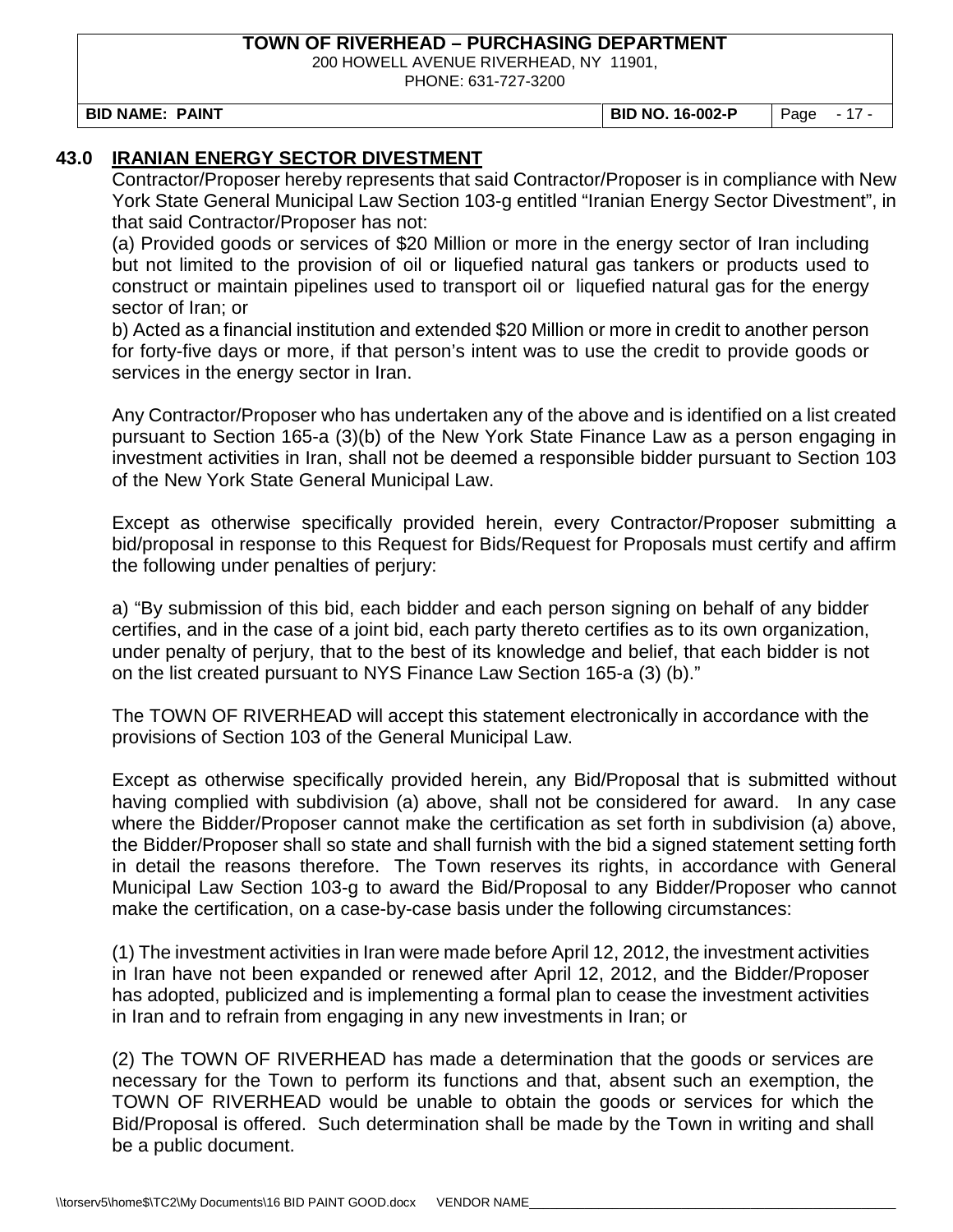200 HOWELL AVENUE RIVERHEAD, NY 11901,

PHONE: 631-727-3200

**BID NAME: PAINT BID NO. 16-002-P** Page - 18 -

#### **44.0 SPECIFICATIONS**

#### **44.1 Scope of Work**

The purpose of this document is to establish the price for the purchase and delivery of PAINT. The product will be delivered to the TOWN OF RIVERHEAD at any Department stated on the Purchase order. The product is to be delivered with implements and accessories as noted in the detailed specifications. The equipment shall be fully operational and complete.

#### **44.2 General (if applicable)**

The use of a brand name is for the purpose of describing the standards of quality, performance and characteristics desired and is not intended to limit or restrict competition.

The equipment is to be delivered with implements and accessories as noted in the detailed specifications.

The equipment furnished shall be the latest improved model in current production offered to commercial trade and shall be of quality workmanship and material. The bidder represents that all equipment offered under this specification shall be new.

All parts which are necessary for the unit to be completely assembled and ready for operation or which are normally furnished as standard equipment shall be included. All parts shall conform in strength, quality and workmanship to the accepted standards of the industry.

The equipment provided shall meet or exceed all Federal and State of New York health and safety regulations and standards in effect and applicable to equipment furnished at the time of manufacture.

The TOWN OF RIVERHEAD may require product testing prior to award to determine product suitability.

In the event that an alternate is bid, the TOWN OF RIVERHEAD reserves the right to request a demonstration of the specific model bid. Failure to furnish the demonstration would render the bid for the item as non-responsive.

Following are the minimum requirements.

#### **44.3 Detailed Specifications**

The intent of these specifications is to describe product and there are no minimum purchase requirements of PAINT.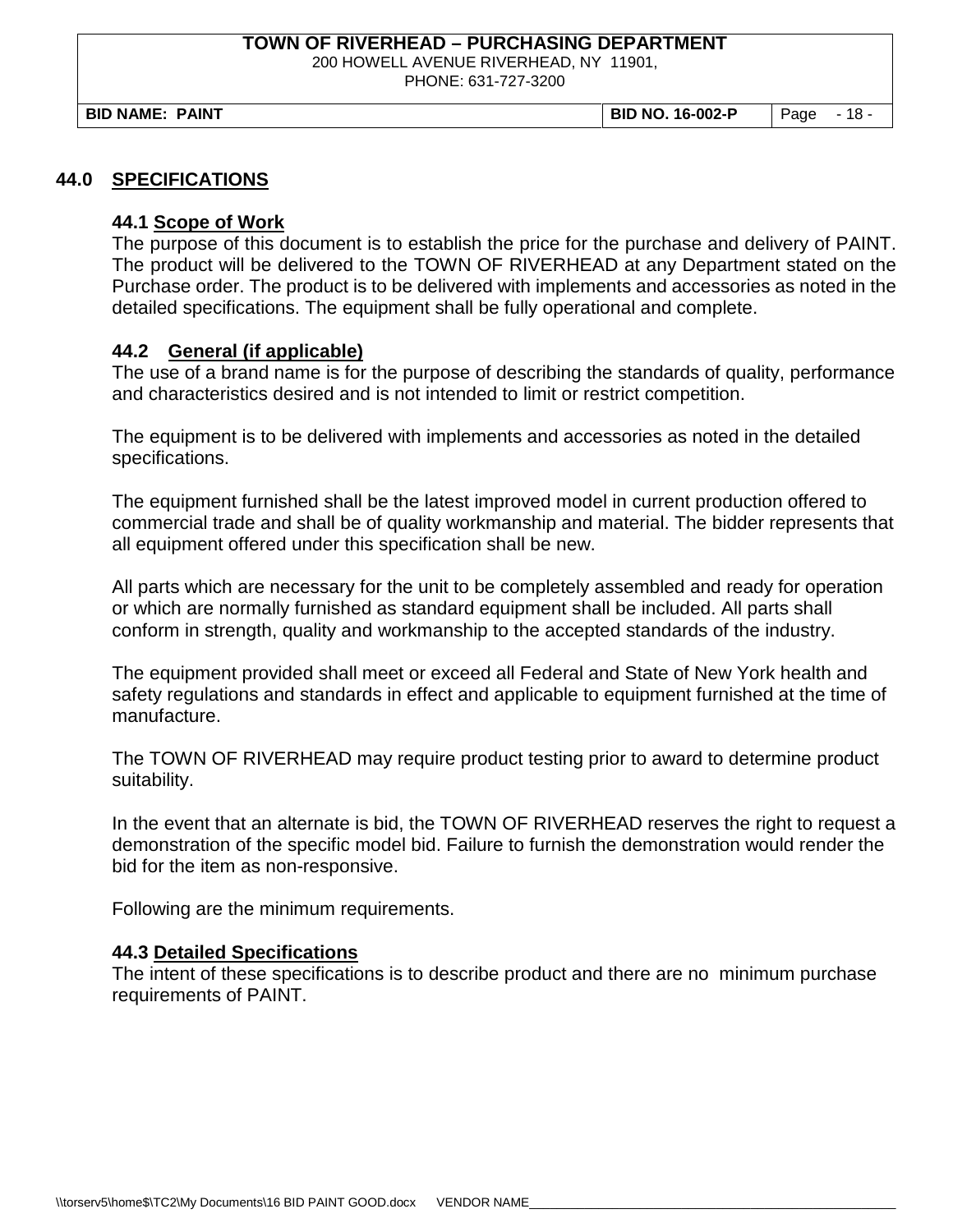200 HOWELL AVENUE RIVERHEAD, NY 11901,

PHONE: 631-727-3200

**BID NAME: PAINT BID NO. 16-002-P** Page - 19 -

#### **44.4 SPECIFICATIONS**

These specifications describe the **PAINT** under consideration.

Prices shall be net FOB any point in the TOWN OF RIVERHEAD, New York. Price quoted shall include all delivery costs.

- a. The Town must receive all products ordered within the time estimated by the vendor on the bid return sheet.
- b. The successful contractor shall provide training to the Town employees or other designees to be administered at the Town's facility.

#### **44.5 PIGGYBACKING CLAUSE METHOD OF AWARD**

The contract, if awarded, will be to the lowest responsive/responsible bidder(s) in part or in whole who meet(s) all the terms of the specifications. The TOWN guarantees no minimum or maximum purchases or contracts as a result of award of this bid. The Town of Riverhead reserves the right to allow all municipal and not for profit organizations authorized under the General Municipal Laws of the State of New York, to purchase any goods and/or services awarded as a result of this bid in accordance with the latest amendments to NYS GML 100 through 104. However, it is understood that the extension of such contracts are at the discretion of the vendor and the vendor is only bound to any contract between the Town of Riverhead and the vendor. Additionally, the TOWN reserves the right to purchase any goods or services included as a part of this bid from any means legally available to it.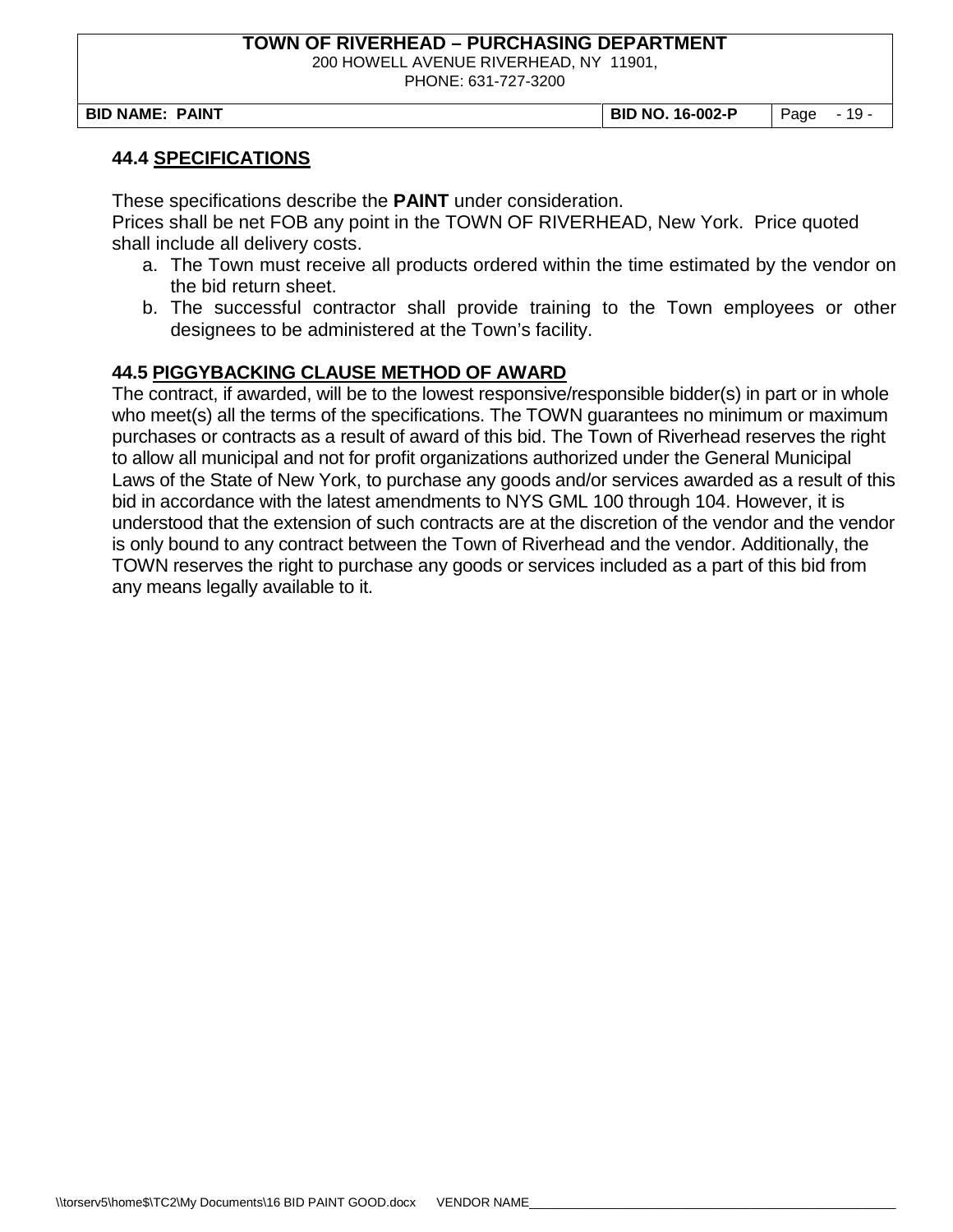200 HOWELL AVENUE RIVERHEAD, NY 11901, PHONE: 631-727-3200

**BID NAME: PAINT BID NO. 16-002-P** Page - 20 -

# **16-0002-P PROPOSAL PACKAGE**

# **BID OPENS: FEBRUARY 29, 2016**

# **NOTE: VENDORS MUST RETURN THIS DOCUMENT INTACT AND FILLED OUT COMPLETELY!!**

**Bidder must fill in all applicable spaces on the bid proposal form. The information must be in typed figures or printed legibly in black ink. Mistakes may be crossed out and corrections typed or printed adjacent to the mistake and initialed in ink by the person who signs the bid. Under no circumstances should white out, correction tape, etc. be used on the bid proposal forms. Bids that use white out or correction tape may be disqualified as non-responsive.**

**All lines must have an indication of bidder's response whether it be** ″**0", "NA", "--@", or a dollar figure. All lines must be filled in to indicate bidder's acknowledgment of the request. Bids that do not have all applicable lines filled in on bid sheet may be disqualified as a nonresponsive bid. There can be no assumption of "no charge" when lines are left blank.**

**Please do not remove any pages from this bid package!!! Make a copy for your records.** 

# **Thank you!**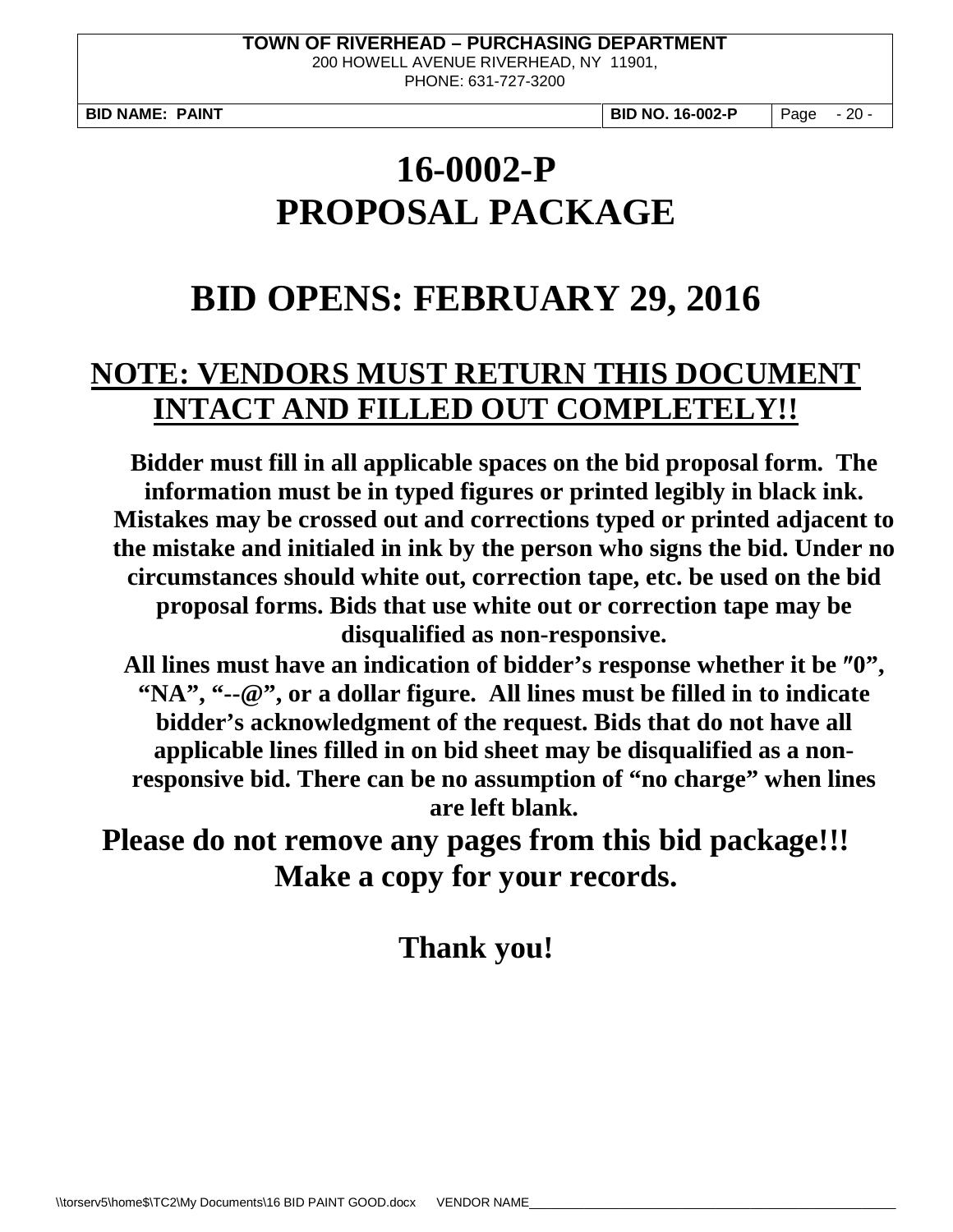200 HOWELL AVENUE RIVERHEAD, NY 11901,

PHONE: 631-727-3200

**BID NAME: PAINT BID NO. 16-002-P** Page - 21 -

# **BIDDER'S CHECK LIST**

Your response to our above referenced bid will be considered **unresponsive** and will be rejected if the following forms are not included at the time of the bid opening.

| Notarized Affidavit of Non-Collusion as required by NYS Law.                                                                                                                                                                                                                                                         |
|----------------------------------------------------------------------------------------------------------------------------------------------------------------------------------------------------------------------------------------------------------------------------------------------------------------------|
| As per specifications, the TOWN OF RIVERHEAD requires a current insurance<br>certificate, with the TOWN OF RIVERHEAD listed as additional insured, to be on<br>file in the Purchasing Department. You will be given five (5) business days from<br>notice of award to supply this form or the bid will be rescinded. |
| Vendor Information and Address Form.                                                                                                                                                                                                                                                                                 |
| Employee Certification.                                                                                                                                                                                                                                                                                              |
| Iranian Energy Divestment Certification.                                                                                                                                                                                                                                                                             |
| Reference Form.                                                                                                                                                                                                                                                                                                      |
| <b>Assumed Name Certification.</b>                                                                                                                                                                                                                                                                                   |
|                                                                                                                                                                                                                                                                                                                      |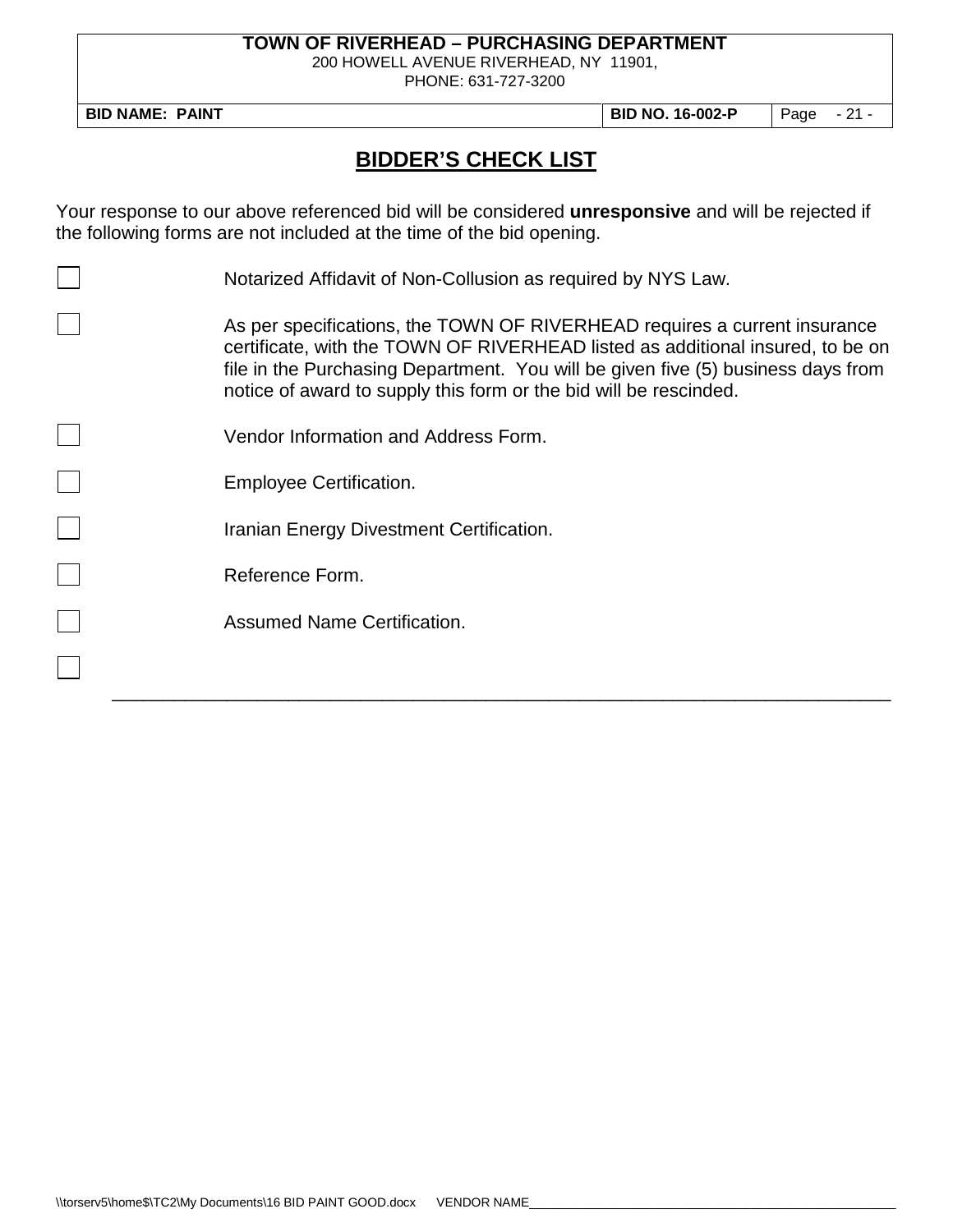200 HOWELL AVENUE RIVERHEAD, NY 11901,

PHONE: 631-727-3200

**BID NAME: PAINT** 

**BID NO. 16-002-P** Page  $-22-$ 

## **VENDOR INFORMATION SHEET**

|                                                |                                     |                                                         | TYPE OF ENTITY:CORP._____________PARTNERSHIP___________INDIVIDUAL______________ |  |
|------------------------------------------------|-------------------------------------|---------------------------------------------------------|---------------------------------------------------------------------------------|--|
|                                                |                                     | FEDERAL EMPLOYEE ID #: _______________________          |                                                                                 |  |
| OR SOCIAL SECURITY #:_________________________ |                                     |                                                         |                                                                                 |  |
|                                                |                                     |                                                         |                                                                                 |  |
|                                                |                                     | IF APPLICABLE: DATE FILED: ____________________         |                                                                                 |  |
|                                                |                                     | STATE FILED: _________________________                  |                                                                                 |  |
| If a non-publicly owned Corporation:           |                                     |                                                         |                                                                                 |  |
|                                                |                                     |                                                         |                                                                                 |  |
|                                                |                                     | LIST PRINCIPAL STOCKHOLDERS: (5% of outstanding shares) |                                                                                 |  |
|                                                | <b>LIST OFFICERS AND DIRECTORS:</b> |                                                         |                                                                                 |  |
| <b>NAME</b>                                    |                                     | TITLE                                                   |                                                                                 |  |
|                                                |                                     |                                                         |                                                                                 |  |
|                                                |                                     |                                                         |                                                                                 |  |
|                                                |                                     |                                                         |                                                                                 |  |
| *If a partnership:                             |                                     |                                                         |                                                                                 |  |
|                                                |                                     |                                                         |                                                                                 |  |
| <b>LIST PARTNERS NAMES:</b>                    |                                     |                                                         |                                                                                 |  |
|                                                |                                     |                                                         |                                                                                 |  |
|                                                |                                     |                                                         |                                                                                 |  |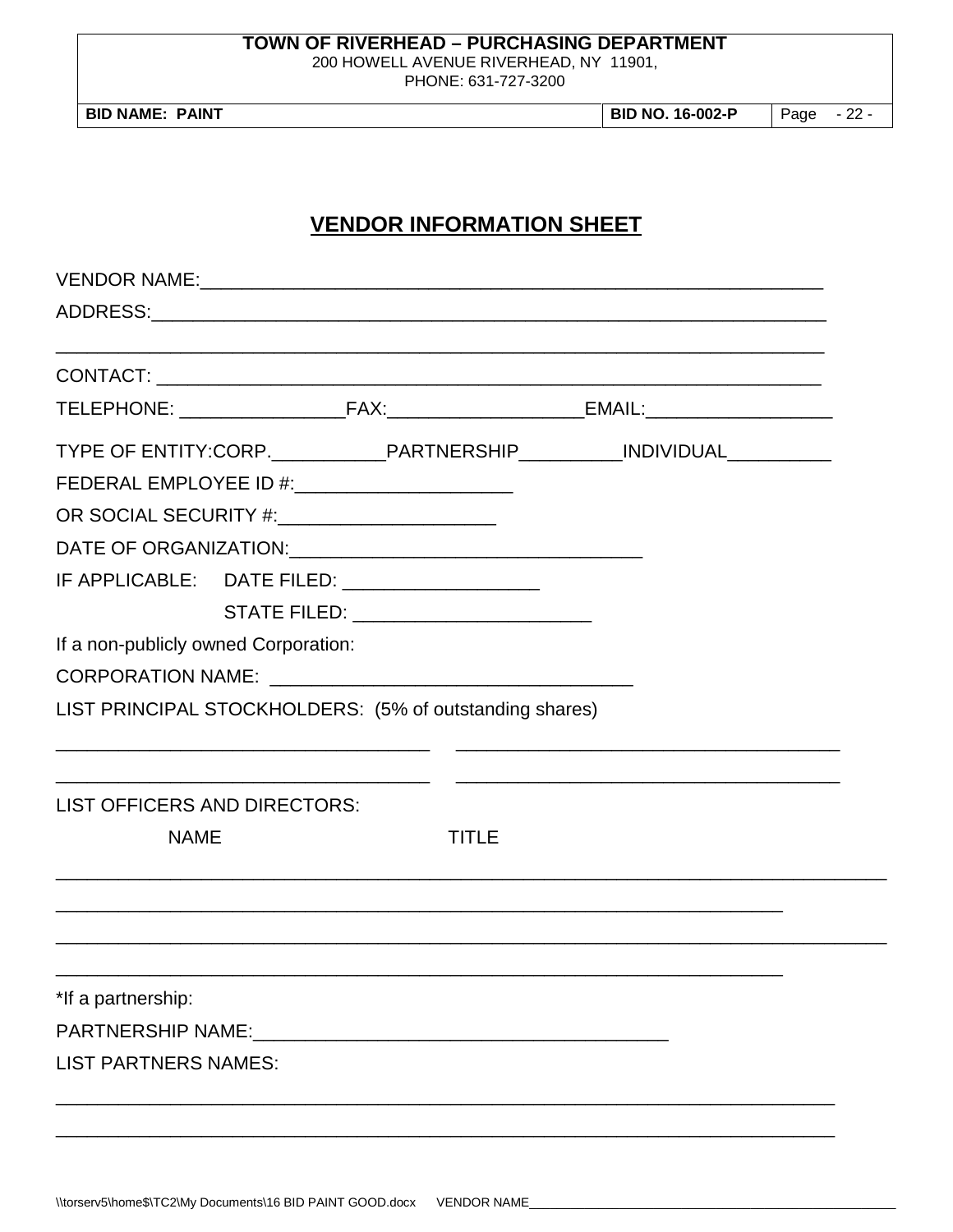200 HOWELL AVENUE RIVERHEAD, NY 11901,

PHONE: 631-727-3200

**BID NAME: PAINT BID NO. 16-002-P** Page - 23 -

### **CERTIFICATION**

The undersigned hereby certifies that:

1. He/She is the contractor in the annexed contract or is a/an Partner/officer/director of the partnership/corporation named therein duly authorized to execute this certification.

2. By executing this document, the contractor certifies to the TOWN OF RIVERHEAD that:

(a) Contractor is aware of the provisions of the Federal Immigration and Nationality Act, including 8 US.C.A. 1324-4, which prohibits the employment of unauthorized aliens; and

(b) Contractor is in compliance with same;

3. Contractor is aware that the TOWN OF RIVERHEAD will rely on this certification in entering into the aforesaid agreement.

4. Contractor is aware that a violation of the provisions of the aforesaid Immigration and Nationality Act shall result in a material breach of this agreement and shall further result in Contractor being ineligible to participate in any TOWN OF RIVERHEAD bids for a period of one (1) year and from holding any contracts with the TOWN OF RIVERHEAD for said period.

Dated: \_\_\_\_\_\_\_\_\_\_\_\_\_\_\_\_\_\_\_\_\_\_\_\_\_\_\_

Name of Contractor: \_\_\_\_\_\_\_\_\_\_\_\_\_\_\_\_\_\_\_\_\_\_\_\_\_\_\_\_\_\_\_\_\_\_\_\_\_

Name of Signator:  $\blacksquare$ 

Title of Signator: \_\_\_\_\_\_\_\_\_\_\_\_\_\_\_\_\_\_\_\_\_\_\_\_\_\_\_\_\_\_\_\_\_\_\_\_\_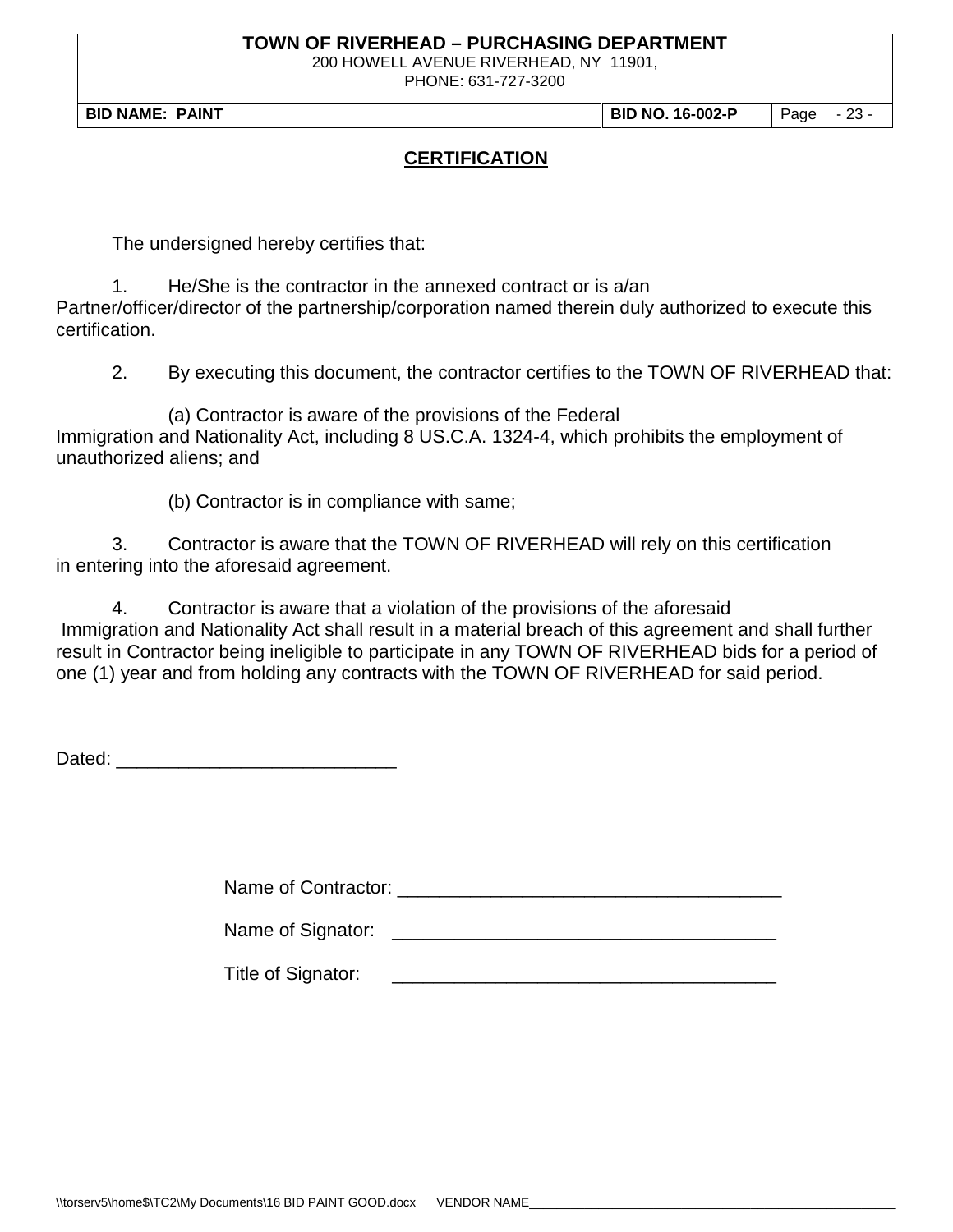200 HOWELL AVENUE RIVERHEAD, NY 11901,

PHONE: 631-727-3200

**BID NAME: PAINT BID NO. 16-002-P** Page - 24 -

#### **Certification Pursuant to Section 103-g Of the New York State General Municipal Law**

- A. By submission of this bid/proposal, each bidder/proposer and each person signing on behalf of any bidder/proposer certifies, and in the case of a joint bid, each party thereto certifies as to its own organization, under penalty of perjury, that to the best of its knowledge and belief that each bidder is not on the list created pursuant to paragraph (b) of subdivision 3 of Section 165-a of the New York State Finance Law.
- B. A Bid/Proposal shall not be considered for award, nor shall any award be made where the condition set forth in Paragraph A above has not been complied with; provided, however, that in any case the bidder/proposer cannot make the foregoing certification set forth in Paragraph A above, the bidder/proposer shall so state and shall furnish with the bid a signed statement which sets forth in detail the reasons therefore. Where Paragraph A above cannot be complied with, the Purchasing Unit to the political subdivision, public department, agency or official thereof to which the bid/proposal is made, or his designee, may award a bid/proposal, on a case by case business under the following circumstances:
	- 1. The investment activities in Iran were made before April 12, 2012, the investment activities in Iran have not been expanded or renewed after April 12, 2012, and the Bidder/Proposer has adopted, publicized and is implementing a formal plan to cease the investment activities in Iran and to refrain from engaging in any new investments in Iran; or
	- 2. The political subdivision makes a determination that the goods or services are necessary for the political subdivision to perform its functions and that, absent such an exemption, the political subdivision would be unable to obtain the goods or services for which the contract is offered. Such determination shall be made in writing and shall be a public document.

\_\_\_\_\_\_\_\_\_\_\_\_\_\_\_\_\_\_\_\_\_\_\_\_\_\_\_\_\_\_\_\_\_\_ **Signature** 

\_\_\_\_\_\_\_\_\_\_\_\_\_\_\_\_\_\_\_\_\_\_\_\_\_\_\_\_\_\_\_\_\_\_\_ Title

\_\_\_\_\_\_\_\_\_\_\_\_\_\_ \_\_\_\_\_\_\_\_\_\_\_\_\_\_\_\_\_\_\_\_\_\_\_\_\_\_\_\_\_\_\_\_\_\_\_ Date **Company Name**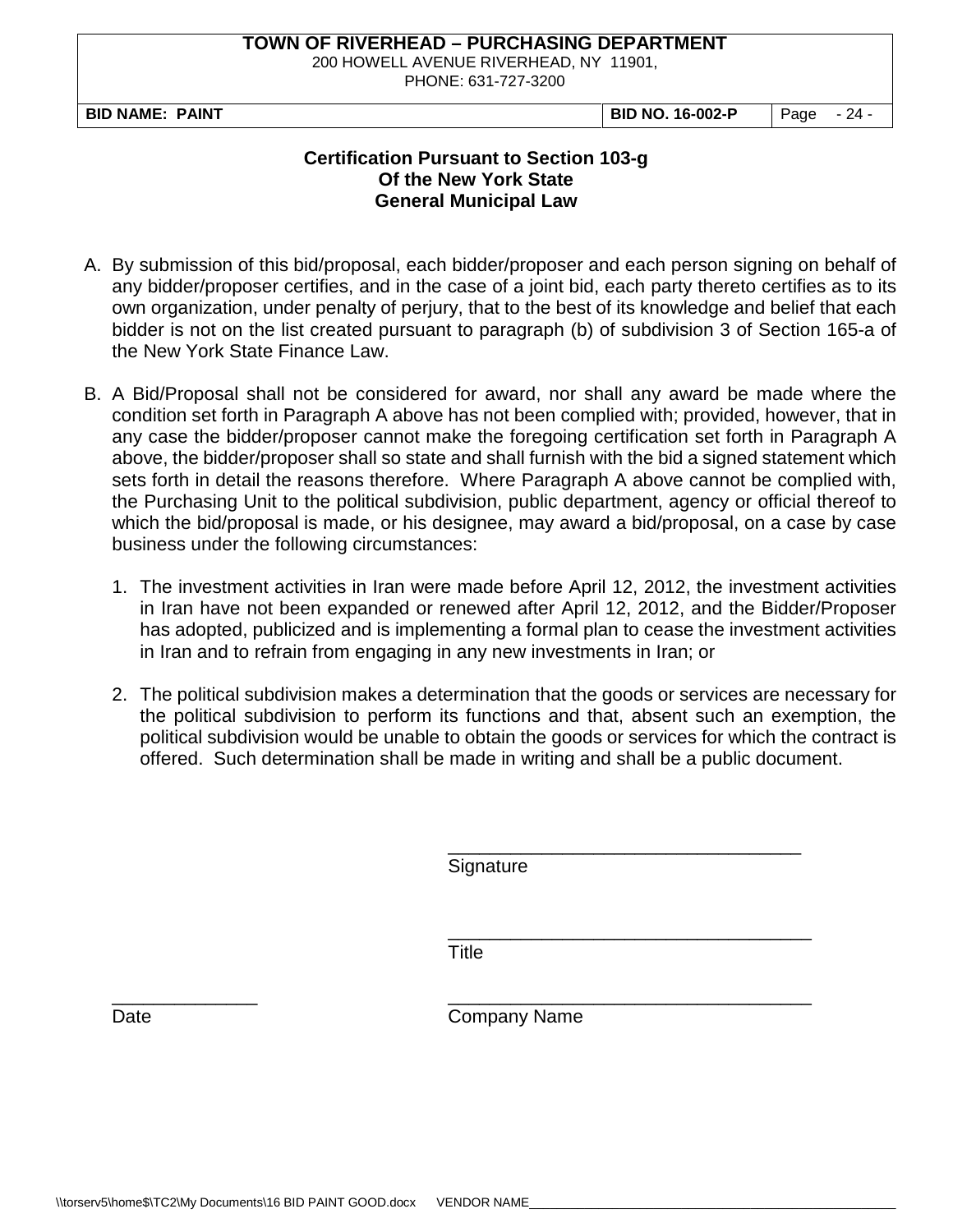200 HOWELL AVENUE RIVERHEAD, NY 11901,

PHONE: 631-727-3200

**BID NAME: PAINT BID NO. 16-002-P** Page - 25 -

## **REFERENCE FORM**

All bidders will be required to complete this form providing three (3) references of past performance. References should involve projects and/or service situations of similar size and scope to this bid. References must have had dealings with the Bidder within the last thirty-six (36) months. The Town reserves the right to contact any or all of the references supplied for an evaluation of past performance in order to establish the responsibility of the Bidder before the actual award of the bid and/or contract. Completion of the reference form is required.

| 1) Reference Name:    | <u> 1989 - Johann Stoff, Amerikaansk politiker († 1908)</u>                                                            |
|-----------------------|------------------------------------------------------------------------------------------------------------------------|
| Address:              |                                                                                                                        |
|                       |                                                                                                                        |
| Telephone:            |                                                                                                                        |
| <b>Contract Date:</b> | <u> 1990 - Johann John Stone, markin amerikan basar dan berkembang di banyak di banyak di banyak di banyak di bany</u> |
|                       |                                                                                                                        |
| 2) Reference Name:    | <u> 1989 - Johann Stoff, amerikansk politiker (d. 1989)</u>                                                            |
| Address:              |                                                                                                                        |
|                       |                                                                                                                        |
| Telephone:            |                                                                                                                        |
| <b>Contract Date:</b> | <u> 1990 - Johann John Stone, markin amerikan basar dan berasal dalam berasal dalam basa dalam basa dalam berasal</u>  |
|                       |                                                                                                                        |
| 3) Reference Name:    | <u> 2008 - Jan Barnett, fransk politik (d. 1888)</u>                                                                   |
| Address:              |                                                                                                                        |
|                       |                                                                                                                        |
| Telephone:            |                                                                                                                        |
| <b>Contract Date:</b> |                                                                                                                        |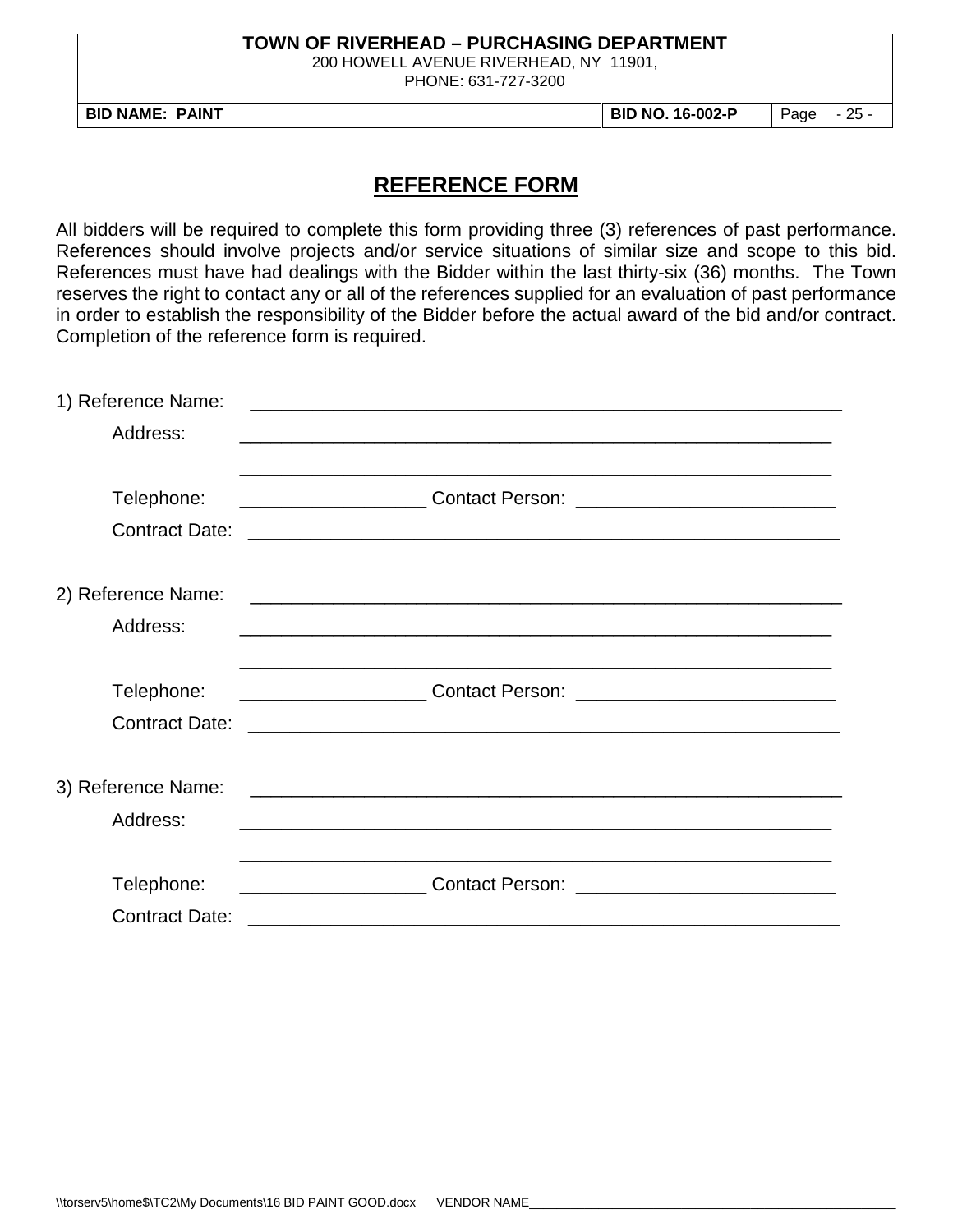200 HOWELL AVENUE RIVERHEAD, NY 11901,

PHONE: 631-727-3200

**BID NAME: PAINT BID NO. 16-002-P** Page - 26 -

## **AFFIDAVIT OF NON-COLLUSION**

I hereby attest that I am the person responsible within my firm for the final decision as to the prices(s) and amount of this bid or, if not, that I have written authorization, enclosed herewith, from that person to make the statements set out below on his or her behalf and on behalf of my firm.

I further attest that:

- 1. The price(s) and amount of this bid have been arrived at independently, without consultation, communication or agreement for the purpose of restricting competition with any other contractor, bidder or potential bidder.
- 2. Neither the price(s), nor the amount of this bid, have been disclosed to any other firm or person who is a bidder or potential bidder on this project, and will not be so disclosed prior to bid opening.
- 3. No attempt has been made or will be made to solicit, cause or induce any firm or person to refrain from bidding on this project, or to submit a bid higher than the bid of this firm, or any intentionally high or noncompetitive bid or other form of complementary bid.
- 4. The bid of my firm is made in good faith and not pursuant to any agreement or discussion with, or inducement from any firm or person to submit a complementary bid.
- 5. My firm has not offered or entered into a subcontract or agreement regarding the purchase of materials or services from any other firm or person, or offered, promised or paid cash or anything of value to any firm or person, whether in connection with this or any other project, in consideration for an agreement or promise by an firm or person to refrain from bidding or to submit a complementary bid on this project.
- 6. My firm has not accepted or been promised any subcontract or agreement regarding the sale of materials or services to any firm or person, and has not been promised or paid cash or anything of value by any firm or person, whether in connection with this or any project, in consideration for my firm's submitting a complementary bid, or agreeing to do so, on this project.
- 7. I have made a diligent inquiry of all members, officers, employees, and agents of my firm with responsibilities relating to the preparation, approval or submission of my firm's bid on this project and have been advised by each of them that he or she has not participated in any communication, consultation, discussion, agreement, collusion, act or other conduct inconsistent with any of the statements and representations made in this affidavit.

The person signing this bid, under the penalties of perjury, affirms the truth thereof.

Signature & Company Position

Type Name & Company Position

\_\_\_\_\_\_\_\_\_\_\_\_\_\_\_\_\_\_\_\_\_\_\_\_\_\_\_\_\_\_\_\_\_\_\_\_\_\_\_\_\_

\_\_\_\_\_\_\_\_\_\_\_\_\_\_\_\_\_\_\_\_\_\_\_\_\_\_\_\_\_\_\_\_\_\_\_\_\_\_\_\_\_ SWORN TO BEFORE ME THIS

\_\_\_\_\_\_\_\_\_\_\_\_\_\_\_\_\_\_\_\_\_\_\_\_\_\_\_\_\_\_\_\_\_\_\_\_\_\_\_\_\_ \_\_\_\_\_\_\_\_\_\_\_\_DAY OF\_\_\_\_\_\_\_\_\_\_\_\_\_ 20\_\_\_\_

\_\_\_\_\_\_\_\_\_\_\_\_\_\_\_\_\_\_\_\_\_\_\_\_\_\_\_\_\_\_\_\_\_\_\_\_\_\_\_\_\_ \_\_\_\_\_\_\_\_\_\_\_\_\_\_\_\_\_\_\_\_\_\_\_\_\_\_\_\_\_\_\_\_\_\_\_\_\_\_ Company Name Notice and the Company Name Notice and the Company Name Notice and the Notice and the Notice and the Notice and the Notice and the Notice and the Notice and the Notice and the Notice and the Notice and the Not

\_\_\_\_\_\_\_\_\_\_\_\_\_\_\_\_\_\_\_\_\_\_\_\_\_\_\_\_\_\_\_\_\_\_\_\_\_\_\_\_\_

Date Signed

Federal I.D. Number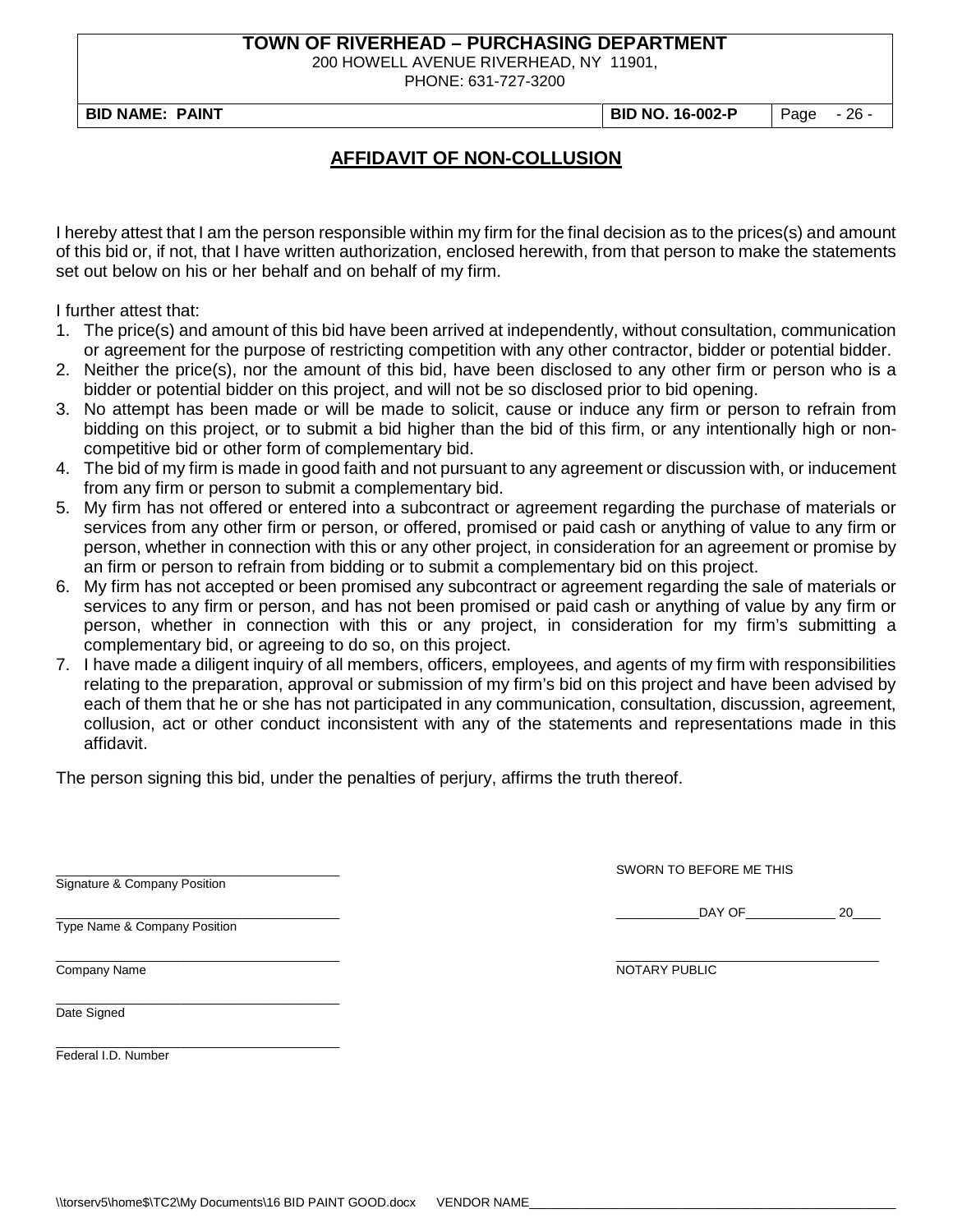200 HOWELL AVENUE RIVERHEAD, NY 11901,

PHONE: 631-727-3200

| <b>NAME</b><br><b>PAINT</b><br>BID | <b>BID NO. 16-002-P</b> | Page | <u>.</u> |
|------------------------------------|-------------------------|------|----------|

The undersigned bidder has carefully examined the Contract Documents and will provide all necessary items as called for in the said Contract Documents in the manner prescribed therein and in said Contract, at the priced listed on the attached Bid Proposal Form.

If the bidder is an individual, the bid must be signed by that individual; if the bidder is a corporation, the bid must be signed by an officer of the corporation, or other person authorized by resolution of the Town Board, and in such case a copy of the resolution must be attached; if a partnership, by one of the partners or other person authorized by a writing signed by at least one general partner and submitted with the bid documents.

The submission of this constitutes a certification that no Town Officer has any interest therein. (Note: In the event that any Town Officer has any such interest, the full nature thereof should be disclosed below. It is not forbidden that individuals employed by the TOWN OF RIVERHEAD or other municipalities bid on contracts, but only that such interest be revealed when they do bid.)

The undersigned hereby acknowledges receipt of the following Addenda (if none were issued please write N/A below):

Addendum No. Dated

\_\_\_\_\_\_\_\_\_\_\_\_ \_\_\_\_\_\_\_\_\_\_

\_\_\_\_\_\_\_\_\_\_\_\_ \_\_\_\_\_\_\_\_\_\_

#### **INSURANCE STATEMENT**

П

**FAILURE TO PROVIDE SPECIFIED INSURANCE SHALL DISQUALIFY BIDDER.**

Bidder agrees as follows - please mark appropriate box:

Insurance Certificate as requested is attached.

I certify that I can supply insurance as specified if awarded the bid.  $\Box$ 

## **ASSUMED NAME CERTIFICATION**

If the business is conducted under an assumed name, a copy of the certificate required to be filed under the New York general business law must be attached.

ASSUMED NAME:  $\overline{a}$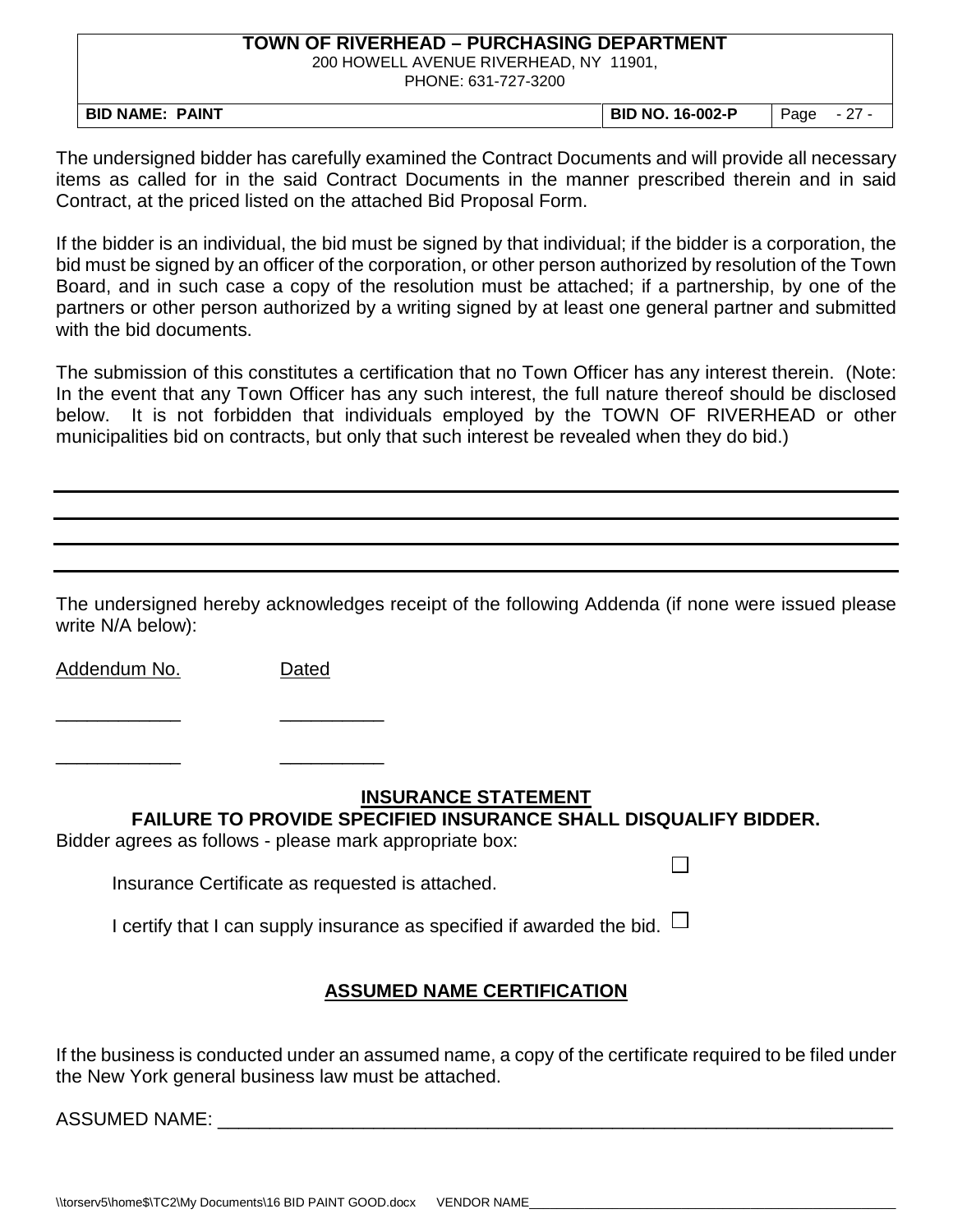200 HOWELL AVENUE RIVERHEAD, NY 11901,

PHONE: 631-727-3200

**BID NAME: PAINT BID NO. 16-002-P** Page - 28 -

After the award of the bid, the placing of an order by the Purchasing Agent of the TOWN OF RIVERHEAD, with the bidder for the supplies and/or services herein described, shall be deemed an acceptance of this proposal, and shall constitute a contract between the TOWN OF RIVERHEAD, and the bidder for supplying the supplies and/or services herein described in accordance with the terms of this proposal and at the prices named herein.

| AUTHORIZED SIGNATURE NEWSLEY AND THE RESERVE AND THE RESERVE AND THE RESERVE AND THE RESERVE AND THE RESERVE A |
|----------------------------------------------------------------------------------------------------------------|
| <b>PRINT NAME</b>                                                                                              |
| <b>TITLE</b>                                                                                                   |
| <b>DATE</b>                                                                                                    |

## **ACKNOWLEDGMENT**

STATE OF NEW YORK, COUNTY OF \_\_\_\_\_\_\_\_\_\_\_\_\_\_) ss.:

On the day of in the year 2014 before me, the undersigned, personally appeared, \_\_\_\_\_\_\_\_\_\_\_\_\_\_\_\_\_\_\_\_\_\_\_\_\_\_\_\_\_, personally known to me or proved to me on the basis of satisfactory evidence to be the individual(s) whose name(s) is (are) subscribed to the within instrument and acknowledged to me that he/she/they executed the same in his/her/their capacity(ies), and that by his/her/their signature(s) on the instrument, the individual(s), or the person upon behalf of which the individual(s) acted, executed the instrument.

> \_\_\_\_\_\_\_\_\_\_\_\_\_\_\_\_\_\_\_\_\_\_\_\_\_\_\_\_\_\_ NOTARY PUBLIC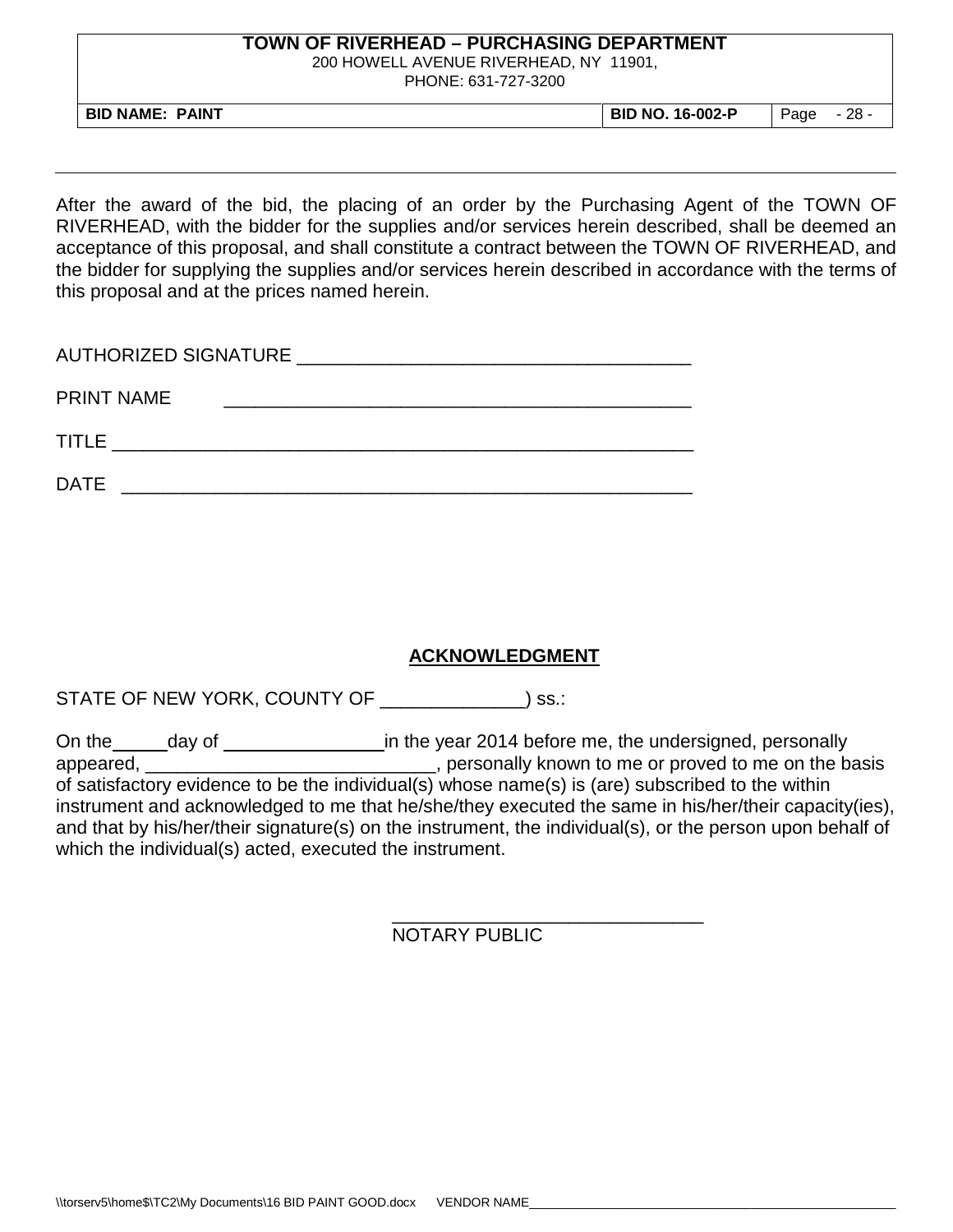200 HOWELL AVENUE RIVERHEAD, NY 11901,

PHONE: 631-727-3200

**BID NAME: PAINT BID NO. 16-002-P** Page - 29 -

# **ALL** QUESTIONS PERTAINING TO THIS SOLICITATION **MUST** BE SUBMITTED IN WRITING.

**(Please use this form and email it to [tague@townofriverheadny.gov](mailto:tague@townofriverheadny.gov) to the attention of Mary Ann Tague, Purchasing Agent on or before February 25, 2016. We will respond as soon as possible.)**

| Date:                 |  |  |  |
|-----------------------|--|--|--|
| <b>Company Name:</b>  |  |  |  |
| <b>Contact Name:</b>  |  |  |  |
| Fax No.:              |  |  |  |
| <b>Telephone No.:</b> |  |  |  |
|                       |  |  |  |
|                       |  |  |  |
|                       |  |  |  |
|                       |  |  |  |
|                       |  |  |  |
|                       |  |  |  |
|                       |  |  |  |
|                       |  |  |  |
|                       |  |  |  |
|                       |  |  |  |
|                       |  |  |  |
|                       |  |  |  |
|                       |  |  |  |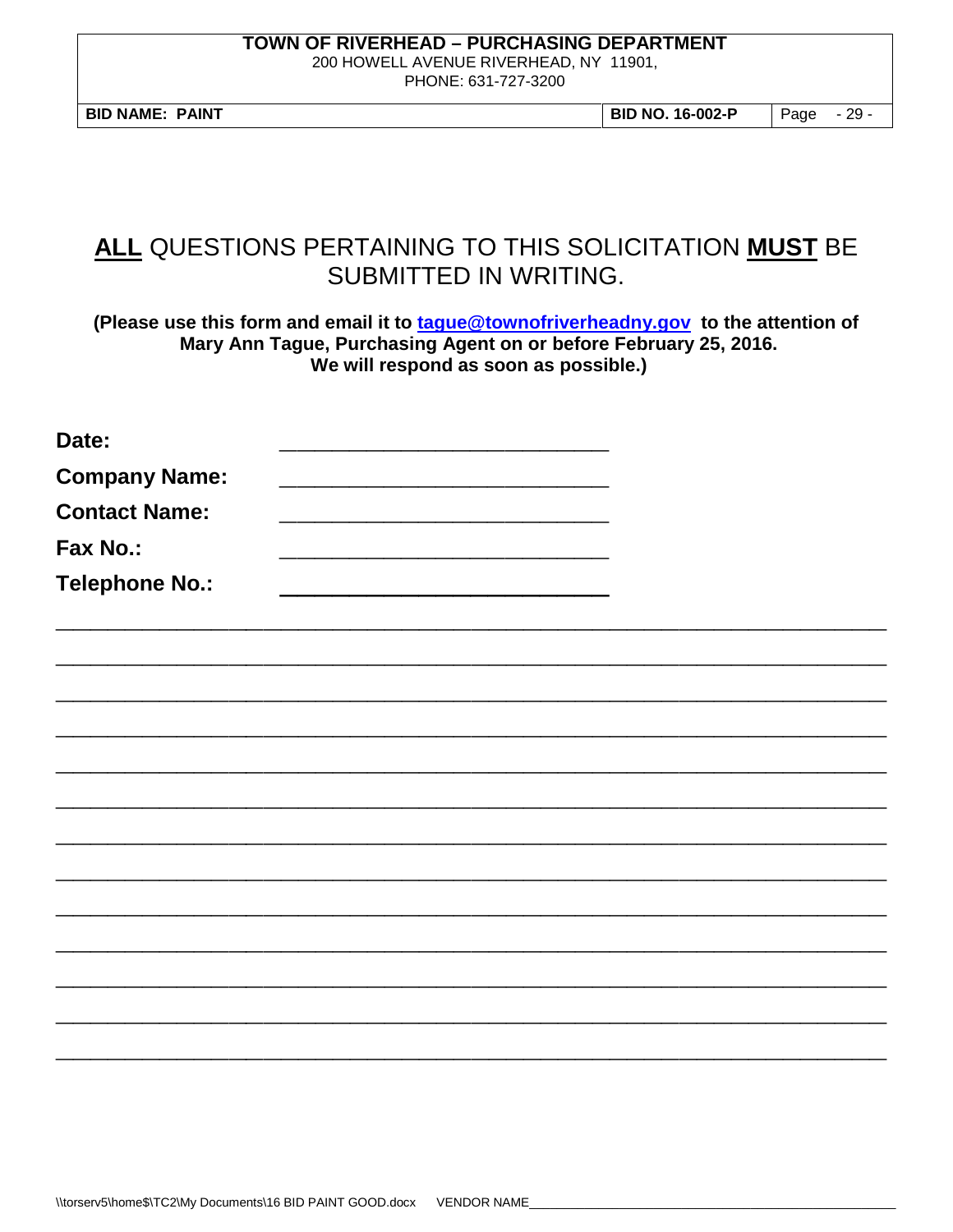200 HOWELL AVENUE RIVERHEAD, NY 11901,

PHONE: 631-727-3200

**BID NAME: PAINT BID NO. 16-002-P** Page - 30 -

\_\_\_\_\_\_\_\_\_\_\_\_\_\_\_\_\_\_\_\_\_\_\_\_\_\_\_\_\_\_\_ \_\_\_\_\_\_\_\_\_\_\_\_\_\_\_\_\_\_\_\_\_\_\_\_\_\_\_\_\_\_\_

\_\_\_\_\_\_\_\_\_\_\_\_\_\_\_\_\_\_\_\_\_\_\_\_\_\_\_\_\_\_\_ \_\_\_\_\_\_\_\_\_\_\_\_\_\_\_\_\_\_\_\_\_\_\_\_\_\_\_\_\_\_\_

## **NON-BIDDER'S RESPONSE**

For purposes of facilitating your firm's response to our invitation to bid, the TOWN OF RIVERHEAD is interested in ascertaining reasons for prospective bidders' failure to respond to invitations to bid. If your firm is not responding to this bid, please indicate the reason(s) by checking any appropriate item(s) below and returning this form to the TOWN OF RIVERHEAD Purchasing Department at the above address.

We are not responding to this invitation for bid for the following reason(s):

Items or materials requested not manufactured by us or not available to our company.

Our items and/or materials do not meet specifications.

- Specifications not clearly understood or applicable (too vague, too rigid, etc.)
- Quantities too small.
- Insufficient time allowed for preparation of bid.
- Incorrect address used. Correct mailing address is:

Our branch/division handles this type of bid. Correct name and mailing address is:

Other reason(s):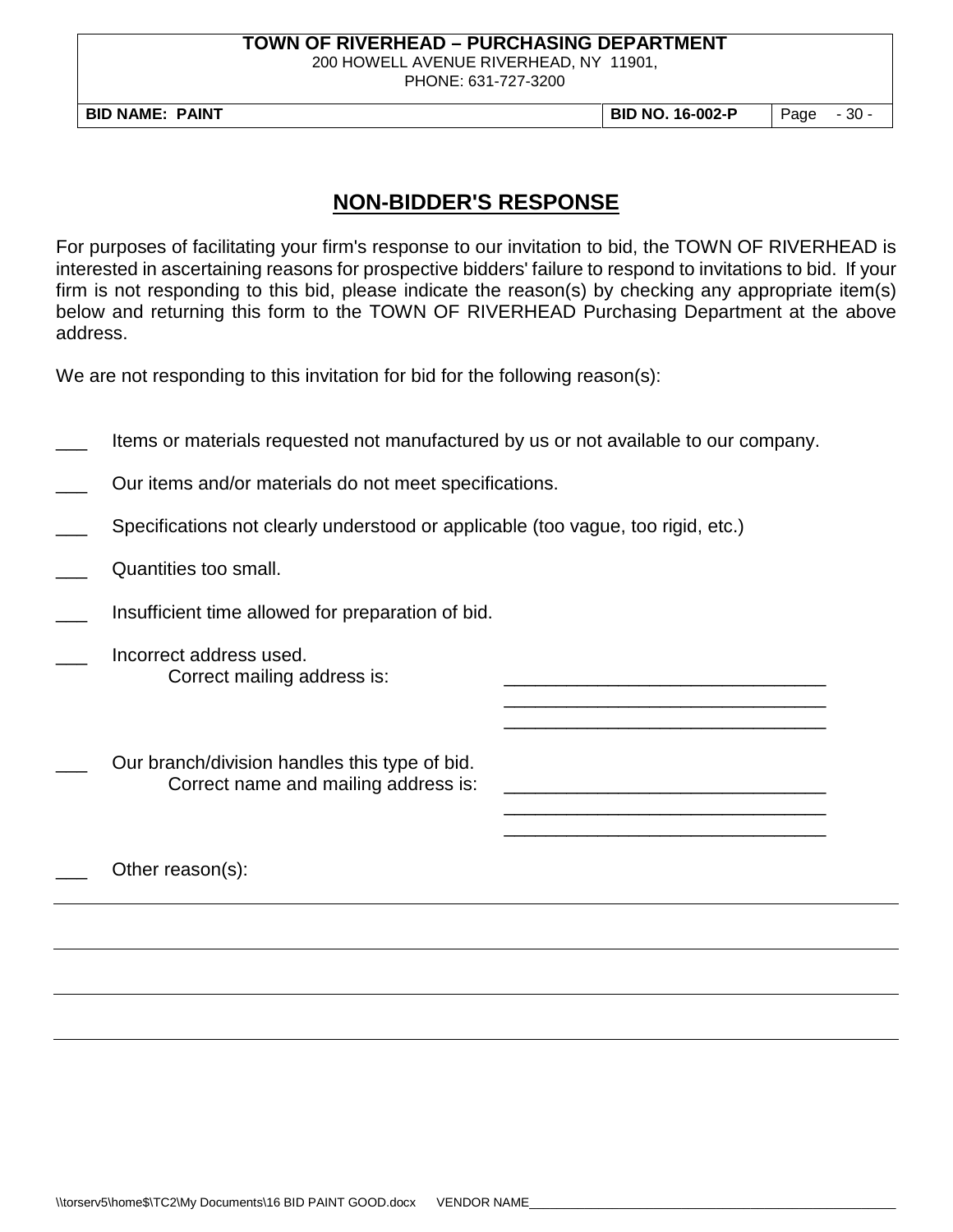200 HOWELL AVENUE RIVERHEAD, NY 11901,

PHONE: 631-727-3200

**BID NAME: PAINT BID NO. 16-002-P** Page - 31 -

| <b>ITEM</b><br># | <b>DESCRIPTION</b>                                                                               | <b>UNIT</b>    | <b>PACKAGE</b> | <b>BRAND</b><br><b>NAME</b> | <b>UNIT</b><br><b>PRICE</b> | <b>EXTENDED</b><br><b>PRICE</b> |
|------------------|--------------------------------------------------------------------------------------------------|----------------|----------------|-----------------------------|-----------------------------|---------------------------------|
| $\mathbf{1}$     | <b>SUPER PAINT STAIN WHITE</b><br>#A89w1151 (OR EQUAL)                                           | <b>GALLONS</b> |                |                             |                             |                                 |
| 2                | ONE COAT SELF PRIMING<br><b>HOUSE PAINT - ASST.</b><br>COLORS-BM 103 OR<br><b>APPROVED EQUAL</b> | <b>GALLONS</b> |                |                             |                             |                                 |
| 3                | OIL BASE HOUSE PAINT<br>EXTERIOR - ASST. COLORS-BM<br>110 OR APPROVED EQUAL                      | <b>GALLONS</b> |                |                             |                             |                                 |
| $\overline{4}$   | <b>EXTERIOR TRIM LATEX</b><br><b>ENAMEL - ASST. COLORS-</b><br><b>BM096 OR APPROVED EQUAL</b>    | <b>GALLONS</b> |                |                             |                             |                                 |
| 5                | ALKYD GLOSS SASH & TRIM<br><b>ENAMEL - ASST. COLORS=BM</b><br>110 OR APPROVED EQUAL              | <b>GALLONS</b> |                |                             |                             |                                 |
| 6                | ROYAL ONE COAT CEILING<br>WHITE-BM 258 OR APPROVED<br><b>EQUAL</b>                               | <b>GALLONS</b> |                |                             |                             |                                 |
| $\overline{7}$   | ROYAL ONE COAT INTERIOR<br>LATEX - ASST. COLORS- BM<br>215 OR APPROVED EQUAL                     | <b>GALLONS</b> |                |                             |                             |                                 |
| 8                | ROYAL LATEX SEMI-GLOSS -<br>ASST. COLORS-BM 333 OR<br>APPROVED EQUAL                             | <b>GALLONS</b> |                |                             |                             |                                 |
| 9                | ROYAL ALKYD SEMI-GLOSS -<br>ASST. COLORS-BM-207 OR<br><b>APPROVED EQUAL</b>                      | <b>GALLONS</b> |                |                             |                             |                                 |
| 10               | <b>INTERIOR VINYL LATEX -</b><br>FLAT- BM 275 OR APPROVED<br><b>EQUAL</b>                        | <b>GALLONS</b> |                |                             |                             |                                 |
| 11               | <b>INTERIOR VINLY LATEX -</b><br>GLOSS- BM 276 OR APPROVED<br><b>EQUAL</b>                       | <b>GALLONS</b> |                |                             |                             |                                 |
|                  |                                                                                                  |                |                |                             |                             |                                 |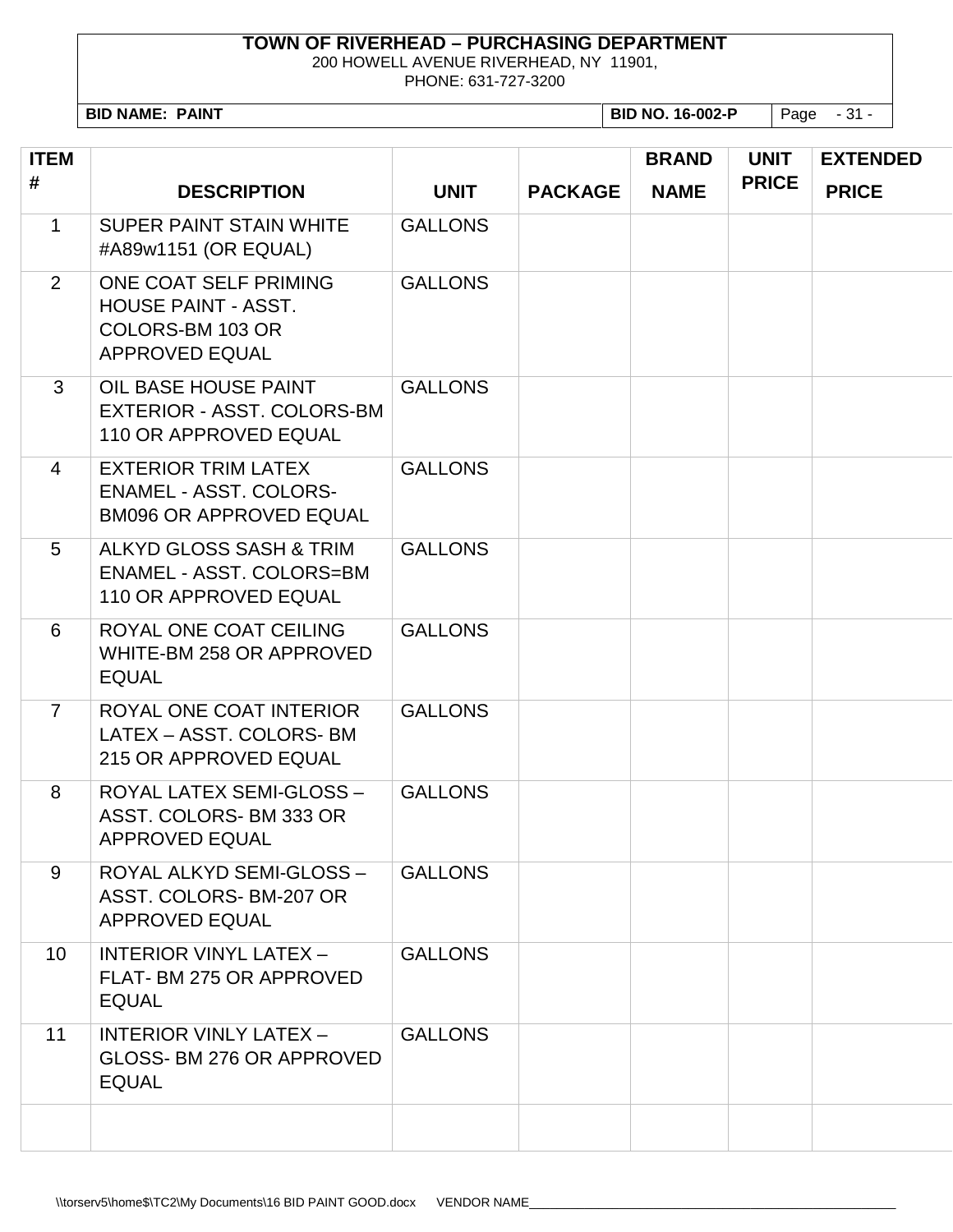200 HOWELL AVENUE RIVERHEAD, NY 11901,

PHONE: 631-727-3200

**BID NAME: PAINT BID NO. 16-002-P** Page - 32 -

| <b>ITEM</b>     |                                                                                                       |                |                | <b>BRAND</b> | <b>UNIT</b>  | <b>EXTENDED</b> |
|-----------------|-------------------------------------------------------------------------------------------------------|----------------|----------------|--------------|--------------|-----------------|
| #               | <b>DESCRIPTION</b>                                                                                    | <b>UNIT</b>    | <b>PACKAGE</b> | <b>NAME</b>  | <b>PRICE</b> | <b>PRICE</b>    |
| 12 <sup>2</sup> | <b>EXTERIOR VINYL LATEX -</b><br>FLAT-BM-171 OR APPROVED<br><b>EQUAL</b>                              | <b>GALLONS</b> |                |              |              |                 |
| 13              | <b>EXTERIOR VINYL LATEX -</b><br>SEMI-GLOSS- BM-170 OR<br><b>APPROVED EQUAL</b>                       | <b>GALLONS</b> |                |              |              |                 |
| 14              | <b>EXTERIOR VINYL LATEX -</b><br>GLOSS-BMM 28 OR<br><b>APPROVED EQUAL</b>                             | <b>GALLONS</b> |                |              |              |                 |
| 15              | <b>MASONRY ENAMEL - GLOSS-</b><br><b>BM M22 OR APPROVED EQUAL</b>                                     | <b>GALLONS</b> |                |              |              |                 |
| 16              | PORCH & DECK ENAMEL- BM<br><b>112 OR APPROVED EQUAL</b>                                               | <b>GALLONS</b> |                |              |              |                 |
| 17              | <b>EXTERIOR WOOD STAIN</b><br><b>OLYMPIC OR APPROVED</b><br><b>EQUAL</b>                              | <b>GALLONS</b> |                |              |              |                 |
| 18              | <b>WOOD</b><br>PRESERVATIVE/WATERPROOF<br>ING, THOMPSON WOOD<br>PROTECTOR OR APPROVED<br><b>EQUAL</b> | <b>GALLONS</b> |                |              |              |                 |
| 19              | FIELD MARKING PAINT, LATEX<br>(5 GAL. CONTAINER)OR<br><b>APPROVED EQUAL</b>                           | <b>GALLONS</b> |                |              |              |                 |
| 20              | <b>AUTOMOTIVE PAINT (OMAHA</b><br>ORANGE) OR APPROVED<br><b>EQUAL</b>                                 | <b>GALLONS</b> |                |              |              |                 |
|                 | <b>RUSTOLEUM PRODUCTS</b>                                                                             | <b>GALLONS</b> |                |              |              |                 |
| 21              | SPRAY - ASST. COLORS<br>(SPECIFY OZ./ CAN 11.5) 5<br><b>STAR</b>                                      | <b>GALLONS</b> |                |              |              |                 |
| 22              | RUSTY METAL PRIMER RUST X                                                                             | <b>GALLONS</b> |                |              |              |                 |
| 23              | NEW METAL PRIMER                                                                                      | <b>GALLONS</b> |                |              |              |                 |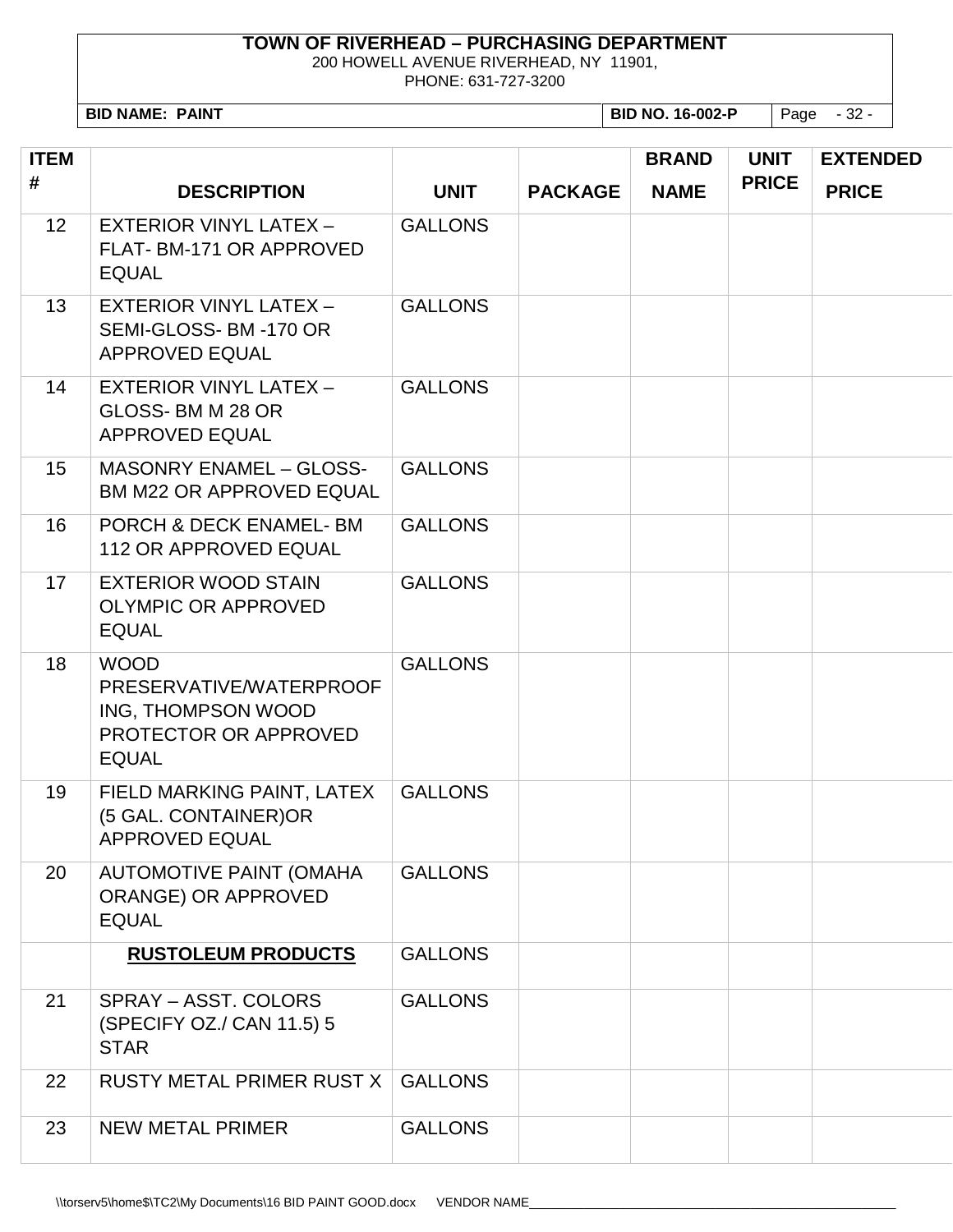200 HOWELL AVENUE RIVERHEAD, NY 11901,

PHONE: 631-727-3200

**BID NAME: PAINT BID NO. 16-002-P** Page - 33 -

| <b>ITEM</b><br># | <b>DESCRIPTION</b>                                                                                       | <b>UNIT</b>    | <b>PACKAGE</b> | <b>BRAND</b><br><b>NAME</b> | <b>UNIT</b><br><b>PRICE</b> | <b>EXTENDED</b><br><b>PRICE</b> |
|------------------|----------------------------------------------------------------------------------------------------------|----------------|----------------|-----------------------------|-----------------------------|---------------------------------|
| 24               | <b>RUSTOLEUM - ASST. COLORS</b>                                                                          | <b>GALLONS</b> |                |                             |                             |                                 |
|                  | <b>WOOD PRESERVATIVE</b><br><b>PRODUCTS</b>                                                              |                |                |                             |                             |                                 |
| 25               | C-W-F CLEAR OR APPROVED<br><b>EQUAL</b>                                                                  | <b>GALLONS</b> |                |                             |                             |                                 |
| 26               | THOMPSON'S WATER SEAL -<br><b>CLEAR OR APPROVED EQUAL</b>                                                | <b>GALLONS</b> |                |                             |                             |                                 |
| 27               | <b>WOOD PRESERVATIVE/STAIN</b><br>(EXTERIOR), WOODLIFE<br>PRESERVATIVE OR<br><b>APPROVED EQUAL</b>       | <b>GALLONS</b> |                |                             |                             |                                 |
| 28               | <b>THOMPSON WATER SEAL -</b><br>SOLID COLORS OR APPROVED<br><b>EQUAL</b>                                 | <b>GALLONS</b> |                |                             |                             |                                 |
| 29               | <b>THOMPSON WATER SEAL -</b><br><b>SEMI-GLOSS OR APPROVED</b><br><b>EQUAL</b>                            | <b>GALLONS</b> |                |                             |                             |                                 |
| 30               | MINWAX WOOD<br>PRESERVATIVE/STAIN<br>INTERIOR, (ASST. COLORS),<br>200 SERIES OR APPROVED<br><b>EQUAL</b> | <b>GALLONS</b> |                |                             |                             |                                 |
| 31               | <b>MINWAX INTERIOR GLOSS</b><br>POLYURETHANE OR<br><b>APPROVED EQUAL</b>                                 | <b>GALLONS</b> |                |                             |                             |                                 |
| 32               | MINWAX INTERIOR SATIN<br><b>POLYURETHANE OR</b><br>APPROVED EQUAL                                        | <b>GALLONS</b> |                |                             |                             |                                 |
| 33               | <b>MINWAX EXTERIOR GLOSS</b><br>POLYURETHANE OR<br>APPROVED EQUAL                                        | <b>GALLONS</b> |                |                             |                             |                                 |
| 34               | MINWAX EXTERIOR SATIN<br>POLYURETHANE OR<br><b>APPROVED EQUAL</b>                                        | <b>GALLONS</b> |                |                             |                             |                                 |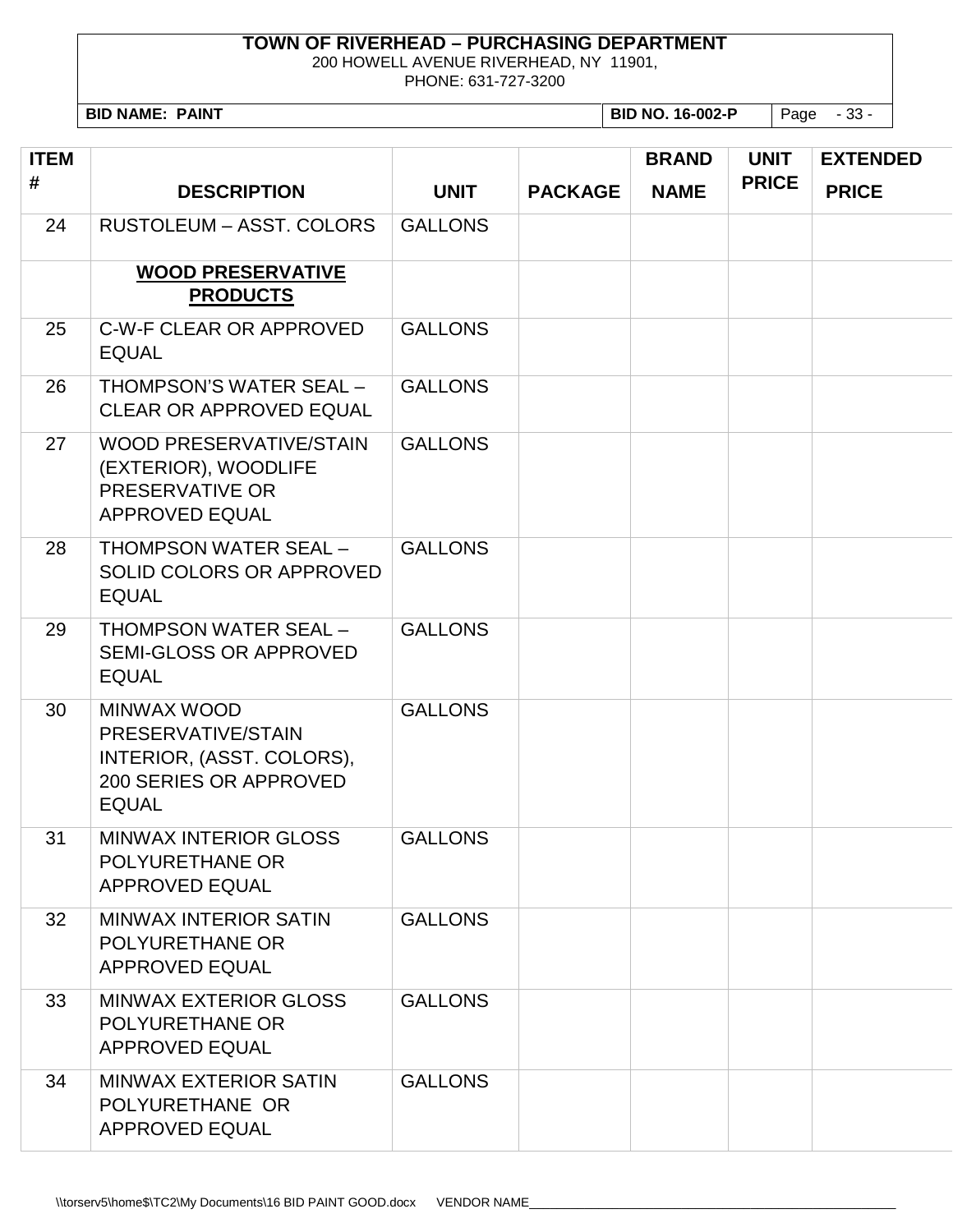200 HOWELL AVENUE RIVERHEAD, NY 11901,

PHONE: 631-727-3200

**BID NAME: PAINT BID NO. 16-002-P** Page - 34 -

| <b>ITEM</b> |                                                                                   |                         |                | <b>BRAND</b> | <b>UNIT</b>  | <b>EXTENDED</b> |
|-------------|-----------------------------------------------------------------------------------|-------------------------|----------------|--------------|--------------|-----------------|
| #           | <b>DESCRIPTION</b>                                                                | <b>UNIT</b>             | <b>PACKAGE</b> | <b>NAME</b>  | <b>PRICE</b> | <b>PRICE</b>    |
| 35          | <b>VARATHANE GLOSS WATER</b><br><b>BASE OR APPROVED EQUAL</b>                     | <b>GALLONS</b>          |                |              |              |                 |
| 36          | <b>VARATHANE SATIN WATER</b><br><b>BASE OR APPROVED EQUAL</b>                     | <b>GALLONS</b>          |                |              |              |                 |
| 37          | <b>VARATHANE GLOSS OIL BASE</b><br>OR APPROVED EQUAL                              | <b>GALLONS</b>          |                |              |              |                 |
| 38          | <b>VARATHANE SATIN OIL BASE</b><br>OR APPROVED EQUAL                              | <b>GALLONS</b>          |                |              |              |                 |
| 39          | PITTSBURGH SPEEDHIDE<br>EGGSHELL (OR APPROVED<br>EQUAL)                           | 5 GALLON<br><b>CANS</b> |                |              |              |                 |
| 40          | PITTSBURGH (OR APPROVED<br><b>EQUAL) SPEEDHIDE</b><br><b>EGGSHELL</b>             | 1 GALLON<br><b>CANS</b> |                |              |              |                 |
| 41          | PITTSBURGH SPEEDHIDE<br>EGGSHELL (OR APPROVED<br>EQUAL)                           | 1 GALLON<br><b>CANS</b> |                |              |              |                 |
| 42          | PITTSBURGH SEMI GLOSS (OR<br><b>APPROVED EQUAL)</b>                               | 5 GALLON<br><b>CANS</b> |                |              |              |                 |
| 43          | PITTSBURGH SEMI GLOSS (OR<br><b>APPROVED EQUAL)</b>                               | 1 GALLON<br><b>CANS</b> |                |              |              |                 |
| 44          | 2 PART EPOXY A                                                                    | <b>GALLONS</b>          |                |              |              |                 |
| 45          | 2 PART EXPOXY B                                                                   | <b>GALLONS</b>          |                |              |              |                 |
| 46          | AQUAPON 09/3/01 ( OR<br><b>APPROVED EQUAL)</b>                                    | <b>GALLONS</b>          |                |              |              |                 |
| 47          | AQUAPON 98-98/01 GLOSS<br>PART B (OR APPROVED<br>EQUAL)                           | <b>GALLONS</b>          |                |              |              |                 |
| 48          | <b>LOXON XP WATERPROOFING</b><br>SYSTEM A 24 SERIES (OR<br><b>APPROVED EQUAL)</b> | <b>GALLONS</b>          |                |              |              |                 |
| 49          | <b>LOXON ANTI-GRAFFITI</b><br>COATING, CLEAR, B97C150<br>(OR APPROVED EQUAL)      | <b>GALLONS</b>          |                |              |              |                 |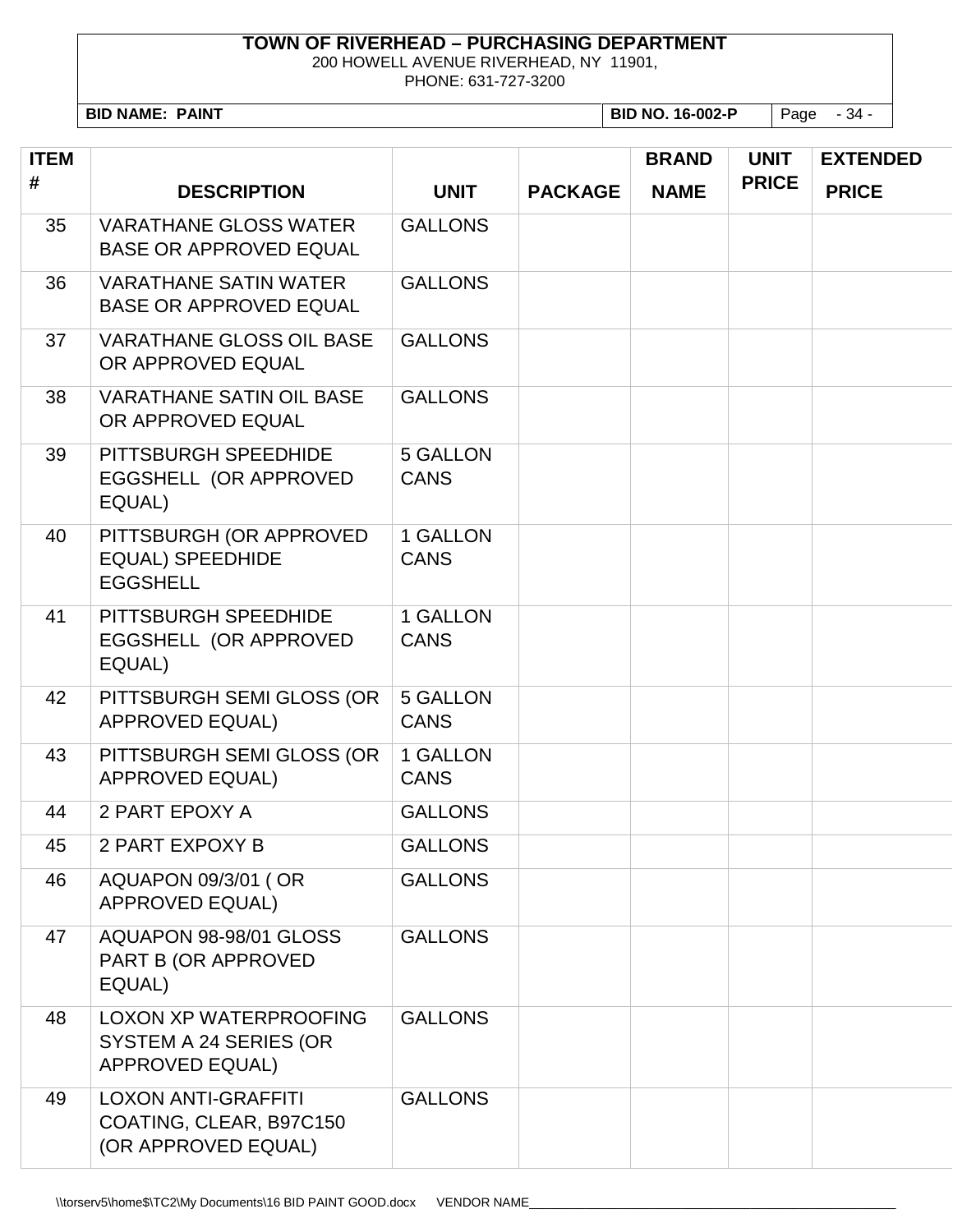200 HOWELL AVENUE RIVERHEAD, NY 11901,

PHONE: 631-727-3200

**BID NAME: PAINT BID NO. 16-002-P** Page - 35 -

| <b>ITEM</b> |                                                                                         |                |                | <b>BRAND</b> | <b>UNIT</b>  | <b>EXTENDED</b> |
|-------------|-----------------------------------------------------------------------------------------|----------------|----------------|--------------|--------------|-----------------|
| #           | <b>DESCRIPTION</b>                                                                      | <b>UNIT</b>    | <b>PACKAGE</b> | <b>NAME</b>  | <b>PRICE</b> | <b>PRICE</b>    |
| 50          | <b>WATERPROOFING COATING,</b><br>EXTRA WHITE, A24W451 (OR<br><b>APPROVED EQUAL)</b>     | <b>GALLONS</b> |                |              |              |                 |
| 51          | <b>STRAIGHT BRUSHES FOR</b><br>LATEX PAINT $- 1 - 1/2; 2$ "; 2-1/2; 3";<br>$3-1/2$ ";4" | <b>EACH</b>    |                |              |              |                 |
| 52          | ANGLED BRUSHES FOR LATEX<br>(SAME SIZES AS ABOVE)                                       | <b>EACH</b>    |                |              |              |                 |
| 53          | <b>STRAIGHT BRUSHES FOR OIL</b><br><b>BASED PAINT (SAMES SIZES)</b>                     | <b>EACH</b>    |                |              |              |                 |
| 54          | ANGLED BRUSHES FOR OIL<br><b>BASED PAINT</b>                                            | <b>EACH</b>    |                |              |              |                 |
| 55          | 9" ROLLERS                                                                              | <b>EACH</b>    |                |              |              |                 |
| 56          | LARGE ROLLER PANS, DEEP                                                                 | <b>EACH</b>    |                |              |              |                 |
| 57          | <b>INSERTS FOR DEEP ROLLER</b><br><b>PANS</b>                                           | <b>EACH</b>    |                |              |              |                 |
| 58          | 2" BLUE PAINTERS TAPE                                                                   | <b>EACH</b>    |                |              |              |                 |
| 59          | 1-1/2" BLUE PAINTERS TAPE                                                               | <b>EACH</b>    |                |              |              |                 |
| 60          | 9" ROLLER COVERS FOR<br>ROUGH, MED. & SMOOTH<br><b>SURFACES</b>                         | <b>EACH</b>    |                |              |              |                 |
| 61          | 9" ROLLER COVERS FOR<br><b>CONTACT CEMENT</b>                                           | <b>EACH</b>    |                |              |              |                 |
| 62          | 9" ROLLER COVERS FOR<br><b>STAIN</b>                                                    | <b>EACH</b>    |                |              |              |                 |
| 63          | <b>ROLLER HANDLES FOR 6" MINI</b><br><b>ROLLERS (NOT WHITE ONES)</b>                    | <b>EACH</b>    |                |              |              |                 |
| 64          | 4" STAIN BRUSHES THAT FIT<br><b>BROOM STICK HANDLE</b>                                  | <b>EACH</b>    |                |              |              |                 |